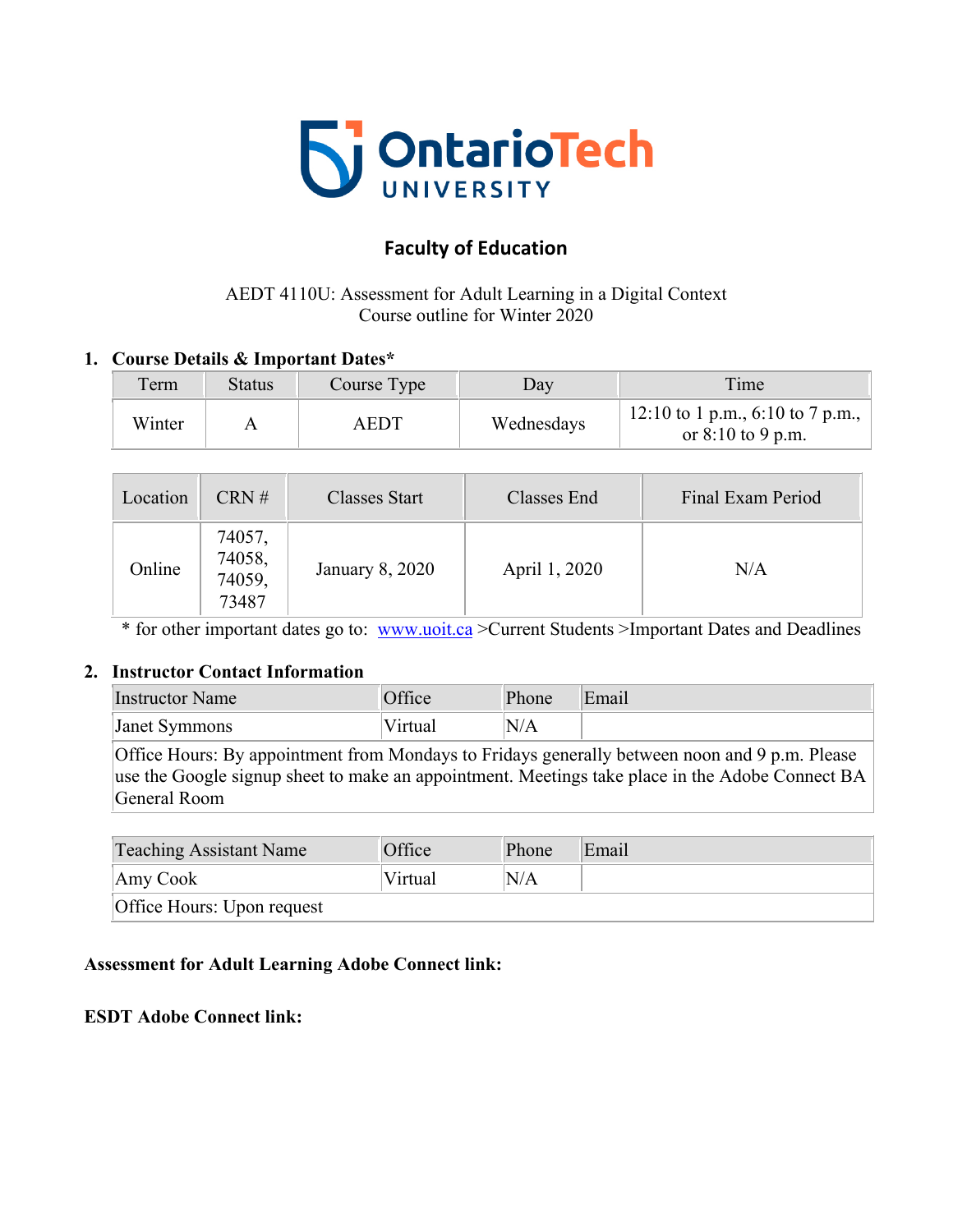Please use a headset with a microphone. If you do not have a headset, you may use earbuds from a smartphone. Using a headset/earbuds reduces echo that is very disruptive to the tutorials. Please place your microphone on mute when you are not talking. This reduces distracting background noises. Your microphone picks up many sounds, even the sound of you typing on the keyboard. Everyone in the tutorial will hear it.

Please use a breakout room in the BA ESDT General Room for meetings with your group. Do not stay in the main room. Do not use our tutorial room for meetings.

### **3. Course Description**

This purpose of this course is to examine principles and practices of educational assessment as they apply to adult education in the context of digital technologies. Students will select, build and analyze assessment tools appropriate to specific adult education learning goals and teaching strategies. Topics will include, but are not limited to, traditional assessment concepts and procedures (reliability, validity, test design), contemporary practices (classroom observation, rubrics, authentic assessment, portfolio assessment, performance assessment), and the ways in which digital technologies can improve assessment practices (computer adaptive testing, electronic portfolios, computer markbooks, and data collection and analysis).

**Prerequisite:** None | **Credits:** 3.0 | **Hours:** 36

### **4. Learning Outcomes**

This course focuses on developing the cognitive skills needed to identify, locate, evaluate, use, and produce information to problem solve in teaching and learning. Specifically, upon successful completion of the course, students will be able to:

- 1. Describe the goals of assessment and related principles of sound assessment.
- 2. Apply principles of sound assessment to adult educational and online contexts.
- 3. Select, create, and justify which assessment methods are best suited to particular adult education learning goals and teaching strategies.
- 4. Analyze, develop, and critique a variety of assessment methods using principles of sound assessment within an online and adult educational context. (The ways in which digital technologies can improve assessment practices)
- 5. Apply digital technologies that support assessment processes.
- 6. Self-analyze and produce reflective written pieces.
- 7. Locate, compile, and compare a variety of assessment resources within higher education and other related adult learning organizations

#### **5. Course Design**

This course has been designed using the principles of problem-based learning (PBL) and social constructivism. The intent is to meet the needs of individual learners while modeling online pedagogy. Learners will work individually and in groups to identify real problems, and multiple perspectives toward potential solutions in information literacy in education.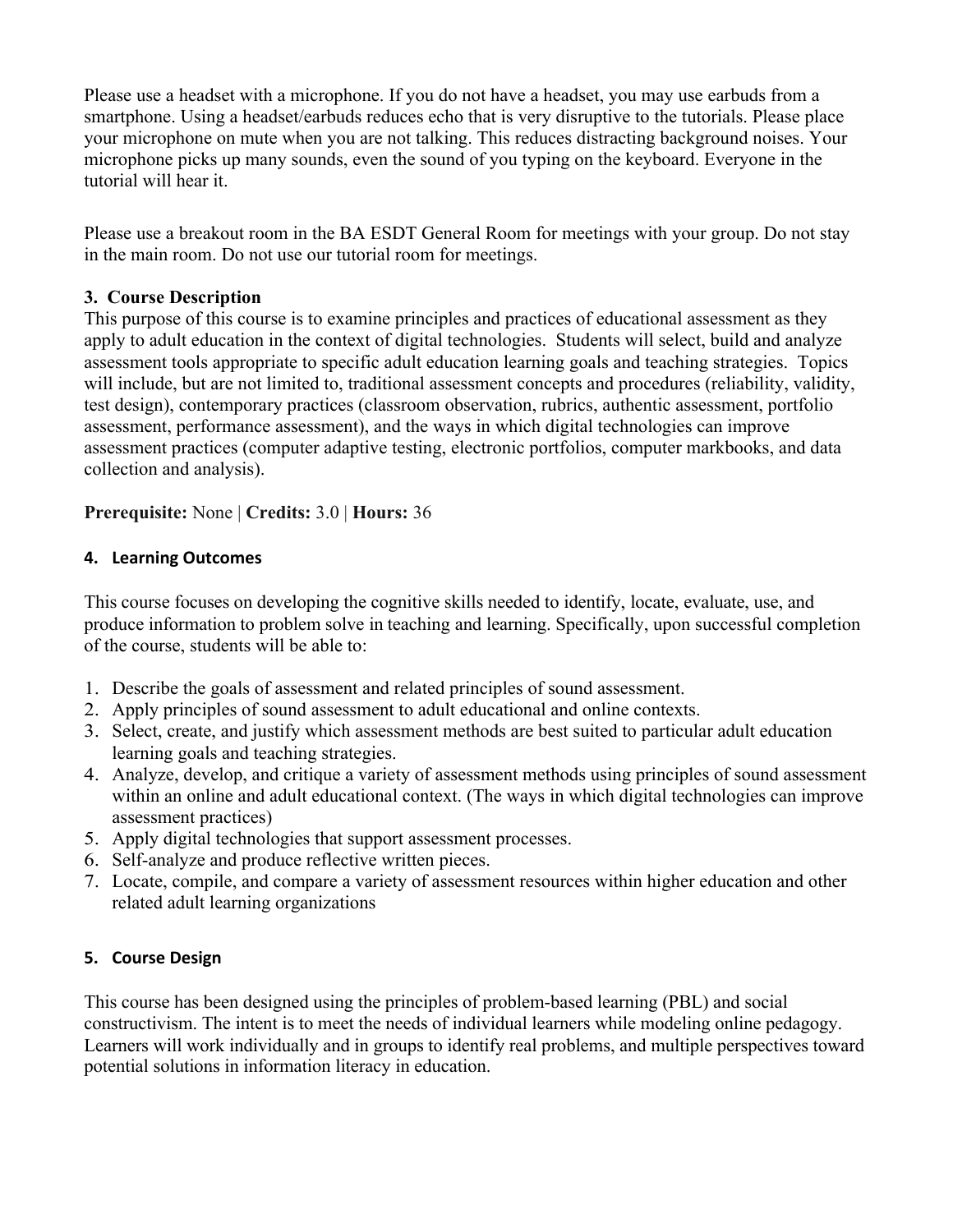Briefly, PBL can be defined as 'a curriculum model designed around real-life problems that are ill structured, open ended or ambiguous' and it is suggested that 'PBL engages students in intriguing, real and relevant intellectual inquiry and allows them to learn from these life situations' (Fogarty, 1997, p. 2). Throughout the AEDT program each course approaches PBL somewhat differently, by design, in order to provide you with a wide range of experiences of PBL.

The following information about PBL is from Savery (2006) and should be consult as learners embark on problem-based learning object (PBLO) creation.

Problems in the real world are ill-structured (or they would not be problems). A critical skill developed through PBL is the ability to identify the problem and set parameters on the development of a solution (p.13).

The point of self-directed research is for individuals to collect information that will inform the group's decision-making process in relation to the problem. It is essential that each individual share coherently what he or she has learned and how that information might impact on developing a solution to the problem (p. 13-14).

Given that PBL is a very engaging, motivating, and involving form of experiential learning, learners are often very close to the immediate details of the problem and the proposed solution. The purpose of the post-experience debriefing process is to consolidate the learning and ensure that the experience has been reflected upon. Barrows (1988) advises that learners examine all facets of the PBL process to better understand what they know, what they learned, and how they performed (p.14).

Assessment activities related to the PBL process are closely related to the previous essential characteristic of reflection on knowledge gains. The significance of this activity is to reinforce the selfreflective nature of learning and sharpen a range of metacognitive processing skills (p. 14).

The goals of PBL are both knowledge-based and process-based. Students need to be assessed on both dimensions at regular intervals to ensure that they are benefiting as intended from the PBL approach. Students are responsible for the content in the curriculum that they have "covered" through engagement with problems. They need to be able to recognize and articulate what they know and what they have learned (p. 14).

Savery, J. R. (2006). Overview of problem-based learning: definitions and distinctions. *The Interdisciplinary Journal of Problem-based Learning, 1*(1), 9-20. Retrieved from http://citeseerx.ist.psu.edu/viewdoc/download;jsessionid=7279E9B2E2A6E936CFC5766C2B92163E?d  $oi=10.1.1.557.6406$ &rep=rep1&type=pdf

All course activities will be designed in a manner that will allow for access using a wide range of mobile devices, such as Smartphones and tablets; therefore, favouring the development of atruly mobile learning culture, anywhere, anytime. Each student must prepare for the tutorials by viewing the YouTube clips, compiling resources for sharing and completing activities. In addition to the video clips and one-hour tutorial sessions, students should budget additional time each week for reading articles and working on learning activities.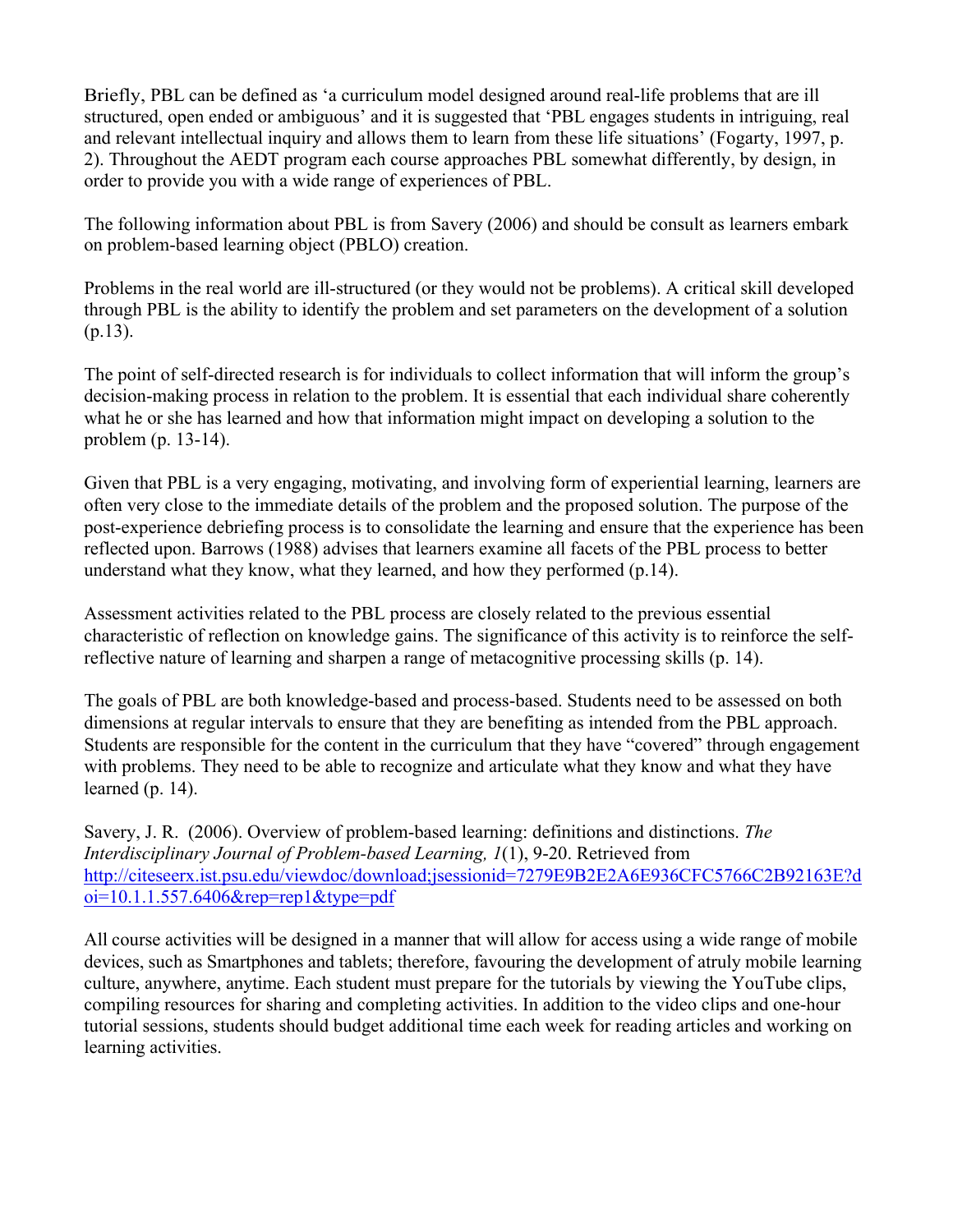There are four main ways in which you will interact with the content in this course and cover the weekly three-hour (or more) commitment to class. Each of these is described below, as are the responsibilities associated with them. The details are further outlined in the Course Schedule.

#### **Videos**

Each week, there will be video lectures that you can watch on your own time that have supporting analysis and synthesis questions embedded within them. The video clips were developed by a content expert (i.e. a professor from OTU's Faculty of Education; a professor from OTU, or recognized expert from another institution) and are uploaded to the course YouTube Channel.

Please visit the OTU's 4110u channel to view all the required videos. Link to each weeks required videos are also available in the course's Blackboard site.

#### https://www.youtube.com/user/aedt4110u/videos

#### **Online tutorials (synchronous) in Adobe Connect**

Each week there will be scheduled online tutorials with the instructor. The analysis and synthesis questions from the video clips will form the jumping off point for the scheduled online tutorials where you will be expected to contribute and explore the ill-structured, messy nature of the problem at hand. For this reason, it is critical that you watch the videos and do any associated readings prior to coming to the tutorial session. Attendance in one of the weekly Wednesday sessions is mandatory. Sessions times are from 12:10 to 1 p.m., and 6:10 to 7 p.m. A third session may run from 8:10 to 9 p.m. depending on enrolment numbers. All times are Eastern Time.

#### **Online discussions in Blackboard**

Online discussions on specific aspects of the course will take place in Blackboard. These discussions will also be building and expanding on the analysis and synthesis questions posed in the video clips. Learners are expected to discuss these questions online and in the tutorial group discussions.

*Please Note: This Blackboard course web site is an indispensable portion of the course. Learners should consult it regularly and use the links there as part of their research tool collection. All course requirements, handouts, marking rubrics, assessment, and related materials are posted to the course web site. This again is by design since in a workplace learning setting you will be using the corporate LMS, recommending/selecting an LMS or modifying/evergreening an existing LMS.*

#### **PBL assigned as per the course schedule**

For the PBLs in this course you will have the freedom to choose your group members and address the problem identified by your group based on your collective expertise and interest. A suggested process approach for group PBL work is put forward in this course for consideration.

#### **6.** Outline of Topics in the Course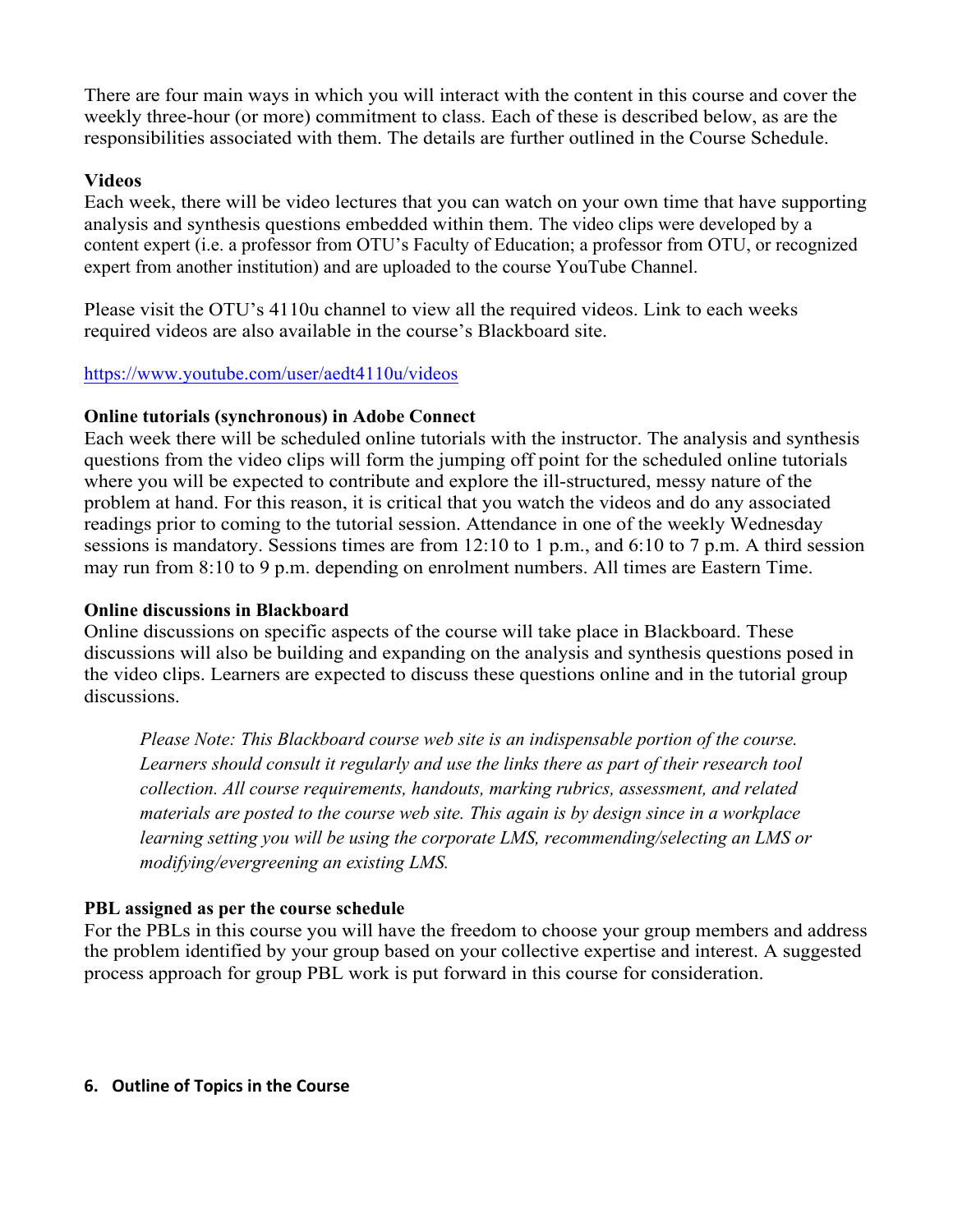| Session        | Topics        | Activities                                           | <b>Tutorial Preparation</b>                                                                                         |
|----------------|---------------|------------------------------------------------------|---------------------------------------------------------------------------------------------------------------------|
| 1              | Introduction  | Ontario Tech videos                                  | Required readings and digital media                                                                                 |
| Jan 8,         | to assessment |                                                      | resources:                                                                                                          |
| 2020           | for adult     | $1.1$ – Course Introduction                          | Doctoral Writing SIG (2018). Using infographics to                                                                  |
|                | learning in a |                                                      | communicate your research:                                                                                          |
|                | digital       | 2.1 – Looking Back and Asking Why                    | https://doctoralwriting.wordpress.com/2018/12/10/using-                                                             |
|                | context       | 2.2 – Navigating the Terminology:                    | infographics-to-communicate-your-research/#more-2294<br>Scroll to the end of the article and read only the bullet   |
|                |               | Assessment and Evaluation                            | points for "Content," "Layout," "Design," and                                                                       |
|                |               |                                                      | "Software."                                                                                                         |
|                |               |                                                      |                                                                                                                     |
|                |               | Tutorial:                                            | Assignment:                                                                                                         |
|                |               | Analysis and synthesis questions                     | 1. Create a folder in Google Drive. Name the folder                                                                 |
|                |               | based on video clips. Review peer                    | using your first and last name followed by the course                                                               |
|                |               | assessment                                           | code (first and last name $-4110$ ) and share it with                                                               |
|                |               |                                                      | Janet and Amy. Completed rubrics for all course<br>assignments will be placed in your personal folders.             |
|                |               | Assignment 1 due prior to viewing<br>course material | 2. Create a group of three or four learners to work with                                                            |
|                |               |                                                      | on the PBL assignments. Email Janet and Amy the                                                                     |
|                |               |                                                      | names of the people in your group. Each group will                                                                  |
|                |               |                                                      | be assigned a number.                                                                                               |
|                |               |                                                      | 3. Signup to talk about one of the three topics in first                                                            |
|                |               |                                                      | Peer Skills Development assignment. Due in week 3.<br>This is an individual assignment. Immediately begin           |
|                |               |                                                      | researching your topic                                                                                              |
|                |               |                                                      |                                                                                                                     |
| $\overline{2}$ | Purpose of    | Ontario Tech videos:                                 | Required readings and digital media                                                                                 |
| January        | assessment    |                                                      | resources:                                                                                                          |
| 15,            |               | 2.1 – Navigating the Terminology:                    |                                                                                                                     |
| 2020           |               | Learning and Teaching                                | Ontario Ministry of Education. (2013). Learning for all:<br>A guide to effective assessment and instruction for all |
|                |               |                                                      | students, Kindergarten to Grade 12.                                                                                 |
|                |               | $2.3 - Why Assess?$                                  | http://www.edu.gov.on.ca/eng/general/elemsec/speced/Le                                                              |
|                |               |                                                      | arningforAll2013.pdf Read 27 to 32.                                                                                 |
|                |               | <b>Tutorial:</b>                                     |                                                                                                                     |
|                |               | Analysis and synthesis questions                     | Marshal, K. (2018, March 7). Nine ways to assessment                                                                |
|                |               | based on video clips. Review peer                    | can improve teaching and learning. The International                                                                |
|                |               | assessment                                           | Educator. https://www.tieonline.com/article/2306/nine-<br>ways-assessments-can-improve-teaching-and-learning        |
|                |               |                                                      |                                                                                                                     |
|                |               |                                                      | Assignment:                                                                                                         |
|                |               |                                                      | 1. Continue working on the first Peer Skills                                                                        |
|                |               |                                                      | Development assignment. Due in week 3                                                                               |
|                |               |                                                      | 2. Learners who are not in a PBL group by January 20                                                                |
|                |               |                                                      | will be placed in a group                                                                                           |
| $\overline{3}$ | Principles of | Ontario Tech videos                                  | Required readings and digital media                                                                                 |
| January        | assessment I  |                                                      | resources:                                                                                                          |
| 22,            |               | $3.1$ – What are the core principles of              | American Association for Higher Education. (1992,                                                                   |
| 2020           |               | assessment?                                          | Dec.). Nine principles of good practice for assessing                                                               |
|                |               |                                                      | student learning.                                                                                                   |
|                |               | $3.2$ – The planning, teaching,                      | https://www.algonquincollege.com/profres/files/2013/10/                                                             |
|                |               | assessment connection                                | 9-Principles-of-Good-Practice-for-Assessing-Student-                                                                |
|                |               |                                                      | Learning.pdf This resource is considered a seminal piece<br>in the assessment literature.                           |
|                |               |                                                      |                                                                                                                     |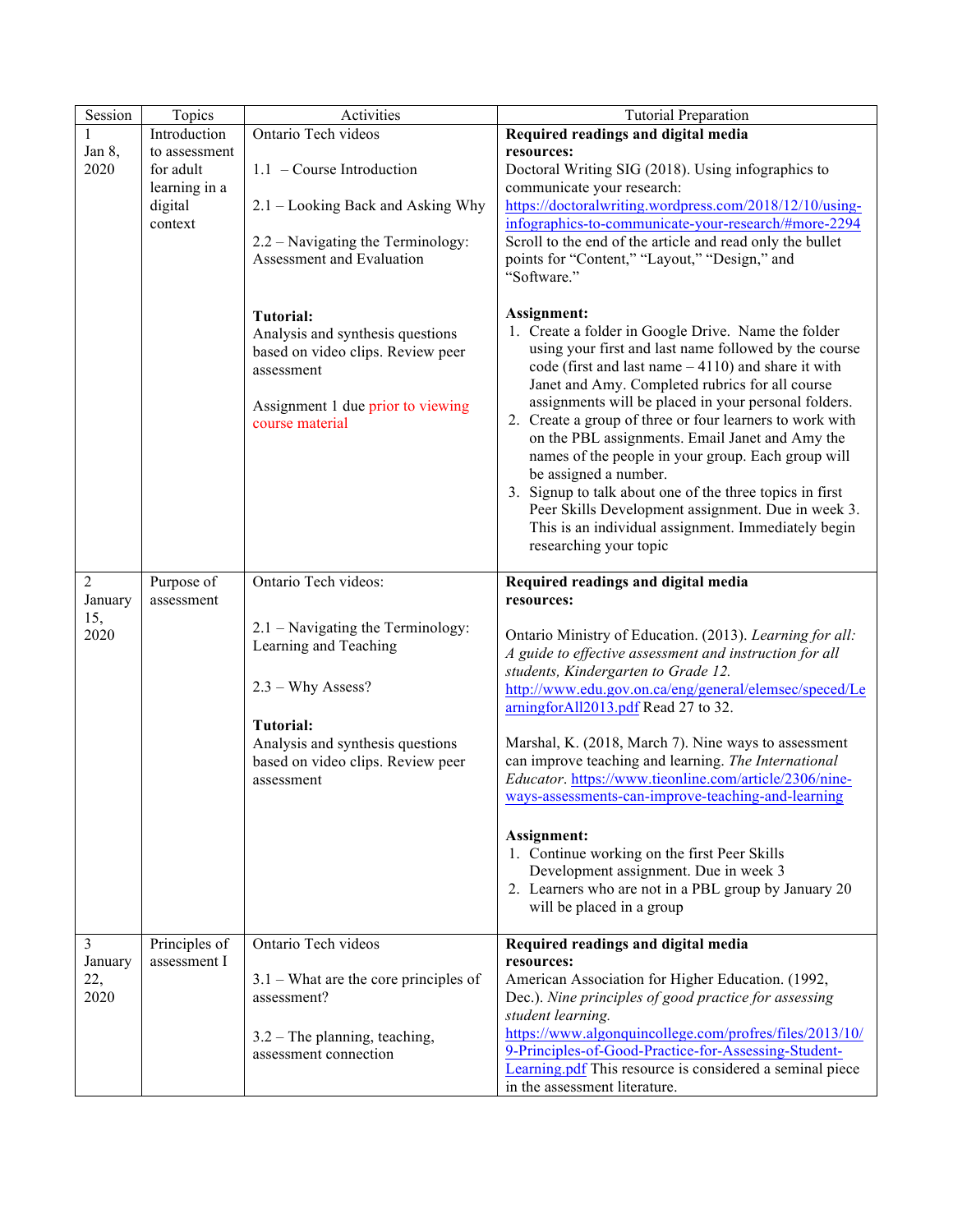|                        |                                         | $3.3$ – Intro to PBL A)                                                                            |                                                                                                                                                                                                                                                                                                                                                                                    |
|------------------------|-----------------------------------------|----------------------------------------------------------------------------------------------------|------------------------------------------------------------------------------------------------------------------------------------------------------------------------------------------------------------------------------------------------------------------------------------------------------------------------------------------------------------------------------------|
|                        |                                         | <b>Tutorial:</b>                                                                                   | Aainsqatsi, K. (n.d.). Bloom's taxonomy - Learning in                                                                                                                                                                                                                                                                                                                              |
|                        |                                         | Skills development. Individually talk<br>about your chosen topic to a small<br>group of peers      | action.<br>https://en.wikipedia.org/wiki/Bloom%27s taxonomy#/me<br>dia/File:Blooms rose.svg                                                                                                                                                                                                                                                                                        |
|                        |                                         | Assignment 2 is due in one of the<br>three tutorials on Jan 22                                     | Harden, R. M. (2002). Learning outcomes and<br>instructional objectives: Is there a difference? Medical<br>Teacher, 24(2), 151-155.<br>https://www.researchgate.net/profile/Ronald Harden/publ<br>ication/11278465 Learning outcomes and instructional<br>objectives Is there a difference/links/0fcfd50c848920<br>0f21000000.pdf Review only the chart on page 2.                 |
|                        |                                         |                                                                                                    | Iqbal, I. (2015, December 9). Instructional objectives and<br>learning outcomes: There is a difference.<br>https://blogs.ubc.ca/iiqbal/2015/12/09/instructional-<br>objectives-and-learning-outcomes-there-is-a-difference/                                                                                                                                                        |
|                        |                                         |                                                                                                    | O'Neill, G., & Murphy, F. (2010, Jan. 20.) Assessment:<br>Guide to taxonomies of learning. University College<br>Dublin. http://www.ucd.ie/t4cms/ucdtla0034.pdf Review<br>the various taxonomies to gain and understanding of the<br>development of assessment                                                                                                                     |
|                        |                                         |                                                                                                    | Assignment:<br>1. Have your first group meeting. Discuss complex ill-<br>structured problems you would like to investigate<br>and set initial research directions.<br>2. Begin working on Assignment 7. Gather and analyze<br>the feedback from the skills development and reflect<br>on the how to evolve                                                                         |
|                        |                                         |                                                                                                    | Tutorial<br>Week 3 Skills development sessions on assessing PBLs,<br>peer assessment, and feedback and feedforward                                                                                                                                                                                                                                                                 |
|                        |                                         |                                                                                                    | Learners will attend and teach in one of the skills<br>development sessions in the tutorial and talk about their<br>chosen topic. Handouts and references will be shared with<br>all learners in the course. Peer assessments are due within<br>five days. Learners who to do not upload all peer<br>assessments within five days will be receive zero grade<br>on the assignment. |
| 4                      | The planning                            | Ontario Tech videos                                                                                | Required readings and digital media                                                                                                                                                                                                                                                                                                                                                |
| January<br>29,<br>2020 | / teaching/<br>assessment<br>connection | $4.2 -$ Blooming to the Table<br>$4.3$ – Which way do we go?<br>(Introduction to backwards design) | resources:<br>Carnegie Mellon University. (2016). Why should<br>assessments, learning objectives, and instructional<br>strategies be aligned?<br>https://www.cmu.edu/teaching/assessment/basics/alignm<br>ent.html Articulates the tensions between learning                                                                                                                       |
|                        |                                         | Tutorial:                                                                                          | objectives, instructional activates and assessments                                                                                                                                                                                                                                                                                                                                |
|                        |                                         | Analysis and synthesis questions                                                                   | Penn State. (2018, December 5). Writing instructional                                                                                                                                                                                                                                                                                                                              |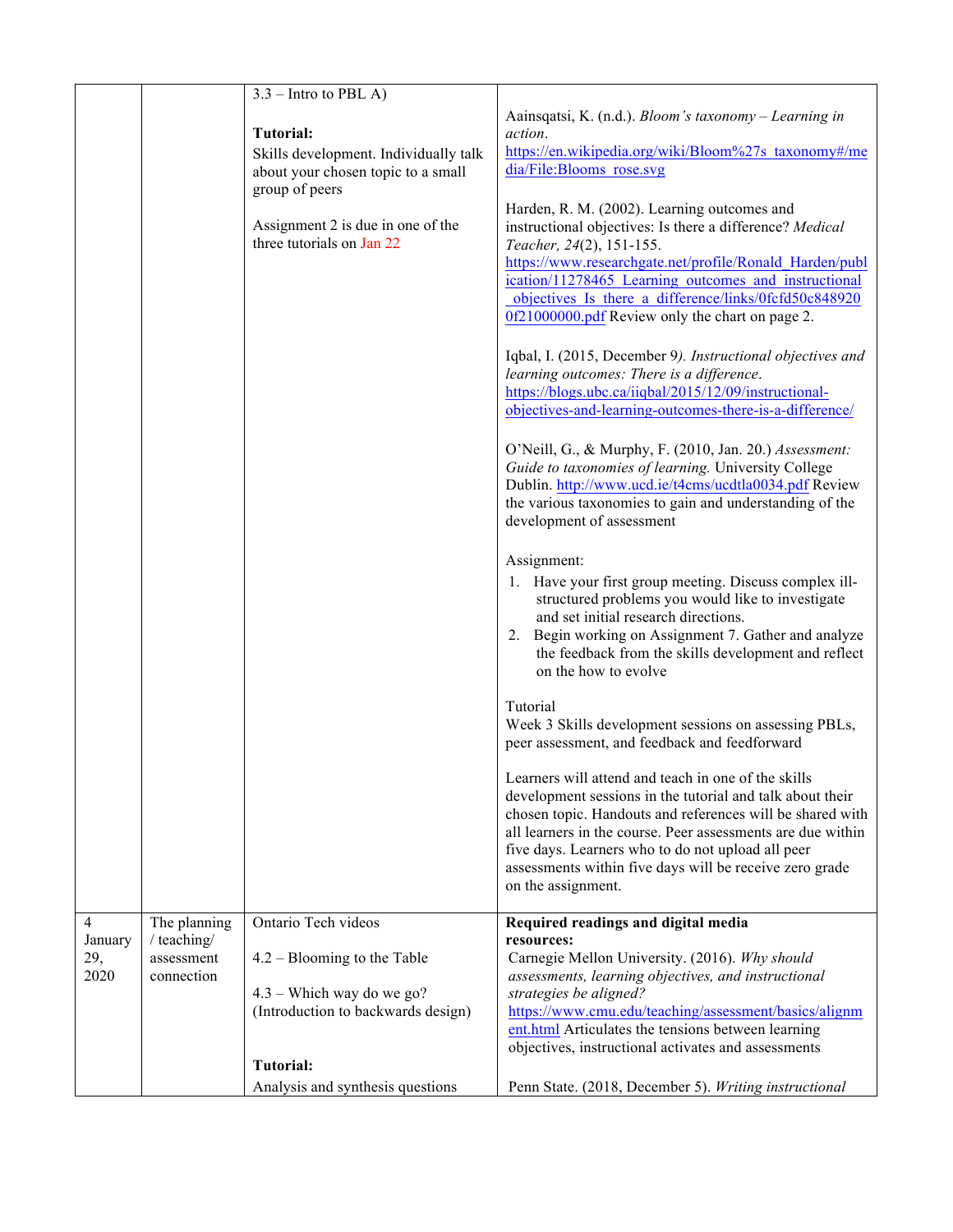|                                         |                                    | based on video clips                                                                                                                                                                                                                                                                                       | goals and objectives.<br>http://www.personal.psu.edu/staff/b/x/bxb11/Objectives/i<br>ndex.html Good overview of goals and objectives. Page 2<br>has an extensive list of useful verbs<br>Assignment:<br>In your group, continue working on PBL Scenario A<br>1.<br>Signup to talk about one of the three topics in the<br>2.<br>second Peer Skills Development assignment. Due in<br>week 9. This is an individual assignment.<br>Immediately begin researching your topic                                                                                                                             |
|-----------------------------------------|------------------------------------|------------------------------------------------------------------------------------------------------------------------------------------------------------------------------------------------------------------------------------------------------------------------------------------------------------|--------------------------------------------------------------------------------------------------------------------------------------------------------------------------------------------------------------------------------------------------------------------------------------------------------------------------------------------------------------------------------------------------------------------------------------------------------------------------------------------------------------------------------------------------------------------------------------------------------|
| 5<br>Feb. 6,<br>2020                    | Principles of<br>assessment II     | Ontario Tech videos<br>5.1 - Introduction to reliability and<br>validity in assessment<br>$5.2 - Examples$<br><b>Tutorial:</b><br>Individually talk about your group's<br>PBL to a small group of peers<br>Assignment 3 video is due by Feb 8 at<br>11:55 p.m. Upload the link to the<br>discussion forum. | Required readings and digital media<br>resources:<br>Te Kete Ipurangi (n.d.). Reliability and validity. New<br>Zealand Ministry of Education.<br>http://assessment.tki.org.nz/Evidence-for-<br>learning/Working-with-data/Concepts/Reliability-and-<br>validity<br>Evidence Based Education (2017, Oct. 11). The four<br>pillars of great assessment. Association of School and<br>College Leaders. https://www.ascl.org.uk/news-and-<br>views/blogs_detail.html?shorturl=the-four-pillars-of-<br>great-assessment-validity                                                                            |
| 6<br>Feb 12,<br>2020                    | Conclusion<br>of PBL<br>scenario A | Ontario Tech videos<br>View each group's video prior to<br>class.<br><b>Tutorial:</b><br>Individually talk about your group's<br>PBL to a small group of peers<br>Peer evaluations are due by Feb 16 at<br>11:55 p.m.                                                                                      | <b>Scenario A PBL Conclusion Tasks:</b><br>Assignment:<br>1. Post your group's Scenario A PBL videos on<br>Blackboard in preparation for the tutorial no later<br>than the Saturday prior to the tutorial.<br>Prepare to individually talk about your group's PBL<br>2.<br>to a small group of peers<br>Continue working on the second Peer Skills<br>3.<br>Development assignment. Due in week 9<br>For the self-assessment, begin gathering and<br>4.<br>analyzing the feedback from the skills development<br>and the PBL presentation. Reflect on how to evolve<br>and write down your reflections |
| Study<br>week<br>Feb 16<br>to Feb<br>22 |                                    | No new material, no tutorials<br>scheduled                                                                                                                                                                                                                                                                 |                                                                                                                                                                                                                                                                                                                                                                                                                                                                                                                                                                                                        |
| $\tau$<br>Feb.<br>26,<br>2020           | PBL B and<br>CATs                  | Ontario Tech videos<br>7.2 – Summative Assessments vs.<br>CATs<br>7.3 – Introduction to PBL B<br>8.1 - Classroom Assessment                                                                                                                                                                                | Required readings and digital media<br>resources:<br>British Columbia Institute of Technology. (2010).<br>Classroom assessment techniques.<br>https://open.bcit.ca/oer/islandora/object/oer%3A36<br>Frey, B.B., Schmitt, V. L., & Allen, J. P. (2012). Defining                                                                                                                                                                                                                                                                                                                                        |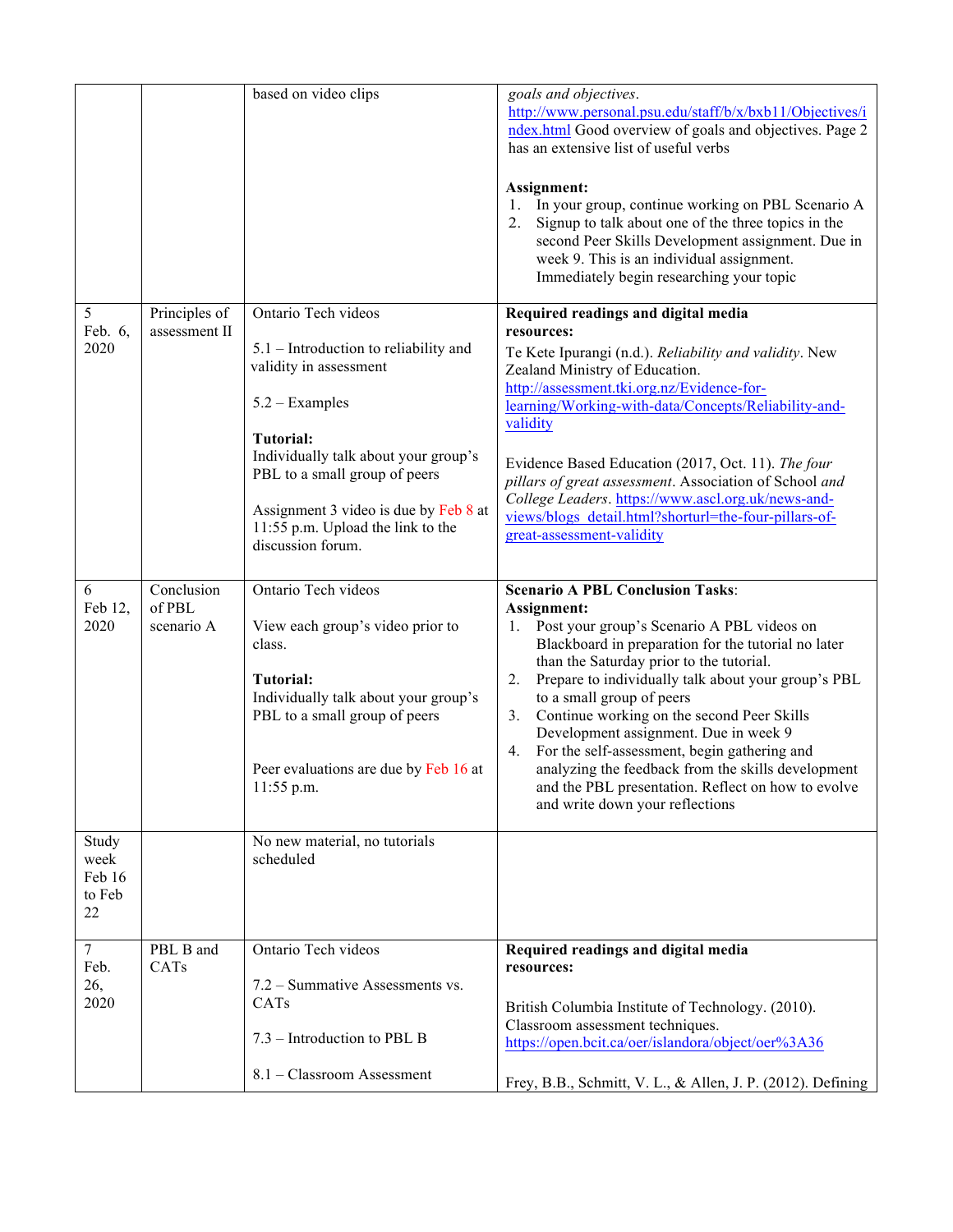|                              | Techniques                                                     | authentic classroom assessment. Practical Assessment                                                                     |
|------------------------------|----------------------------------------------------------------|--------------------------------------------------------------------------------------------------------------------------|
|                              | 8.2 – Examples of CATs                                         | Research & Evaluation, 17(2), 1-18.<br>http://citeseerx.ist.psu.edu/viewdoc/download?doi=10.1.1                          |
|                              |                                                                | .648.548&rep=rep1&type=pdf Read the discussion and                                                                       |
|                              |                                                                | recommendation sections (12-14) and review figure 2 on                                                                   |
|                              | <b>Tutorial:</b>                                               | page 6.                                                                                                                  |
|                              | Analysis and synthesis questions                               |                                                                                                                          |
|                              | based on video clips                                           | Assignment:<br>Begin work on PBL Scenario B. Due in week 11<br>1.                                                        |
|                              |                                                                | Continue working on the second Peer Skills<br>2.                                                                         |
|                              |                                                                | Development assignment. Due in week 9                                                                                    |
|                              |                                                                | Continue working on the self assessment based of<br>3.                                                                   |
|                              |                                                                | feedback from peers and the facilitators. Due in<br>week 12                                                              |
| Rubrics                      | Ontario Tech videos                                            | Required readings and digital media                                                                                      |
|                              |                                                                | resources:                                                                                                               |
|                              | Video 9.1 - Introduction to Rubrics                            | Mueller, J. (2018). Rubrics. North Central College, IL,<br>USA.                                                          |
|                              | Video 9.2 – Characteristics of High-<br><b>Quality Rubrics</b> | http://jfmueller.faculty.noctrl.edu/toolbox/rubrics.htm                                                                  |
|                              | Video $9.3$ – Creating Rubrics                                 | Assignment:<br>With your group, develop a rubric for your final<br>1.                                                    |
|                              | <b>Tutorial:</b>                                               | assessment (depending on the task it will either an<br>analytic or holistic rubric)                                      |
|                              | Rubric discussion                                              | Post rubric and be prepared to discuss during tutorial<br>2.                                                             |
|                              |                                                                | Continue work on PBL Scenario B. Due in week 11<br>3.                                                                    |
|                              |                                                                | Finish the second Skills Development assignment. It<br>4.<br>is due in the next tutorial                                 |
|                              |                                                                |                                                                                                                          |
| <b>Skills</b><br>development | No Ontario Tech videos for this<br>module                      | Skills development: Authentic assessment, student self-<br>reflection, and assessing group work                          |
|                              | <b>Tutorial:</b>                                               | Learners will attend and teach during one of the skills                                                                  |
|                              | Skills development. Individually talk                          | development sessions in the tutorial and talk about their                                                                |
|                              | about your chosen topic to a small<br>group of peers           | chosen topic. Handouts and references will be shared with<br>all learners in the course. Peer assessments are due within |
|                              |                                                                | five days. Learners to do not upload all peer assessments                                                                |
|                              | Assignment 4 is due in one of the                              | within five days will be receive zero grade on the                                                                       |
|                              | three tutorials on March 11                                    | assignment.                                                                                                              |
|                              |                                                                | For the self-assessment, gather and analyze the feedback                                                                 |
|                              |                                                                | from the skills development and the PBL presentation.                                                                    |
|                              |                                                                | Reflect on how to evolve and write down your reflections                                                                 |
| Portfolios                   | Ontario Tech videos                                            | Required readings and digital media                                                                                      |
|                              | 10.1 – Introduction to Portfolio                               | resources:                                                                                                               |
|                              | Assessment                                                     | Mueller, J. (2018). Portfolios. North Central College, IL,                                                               |
|                              |                                                                | USA.                                                                                                                     |
|                              | $10.2 -$ Purposes/Types of Portfolios                          | http://jfmueller.faculty.noctrl.edu/toolbox/portfolios.htm                                                               |

8 March 4, 2020

9 March 11, 2020

10 March 18, 2020

> **Tutorial:** Analysis and synthesis questions based on video clips University of Waterloo. (n.d.). ePortfolios explained: theory and practice. https://uwaterloo.ca/centre-forteaching-excellence/teaching-resources/teaching-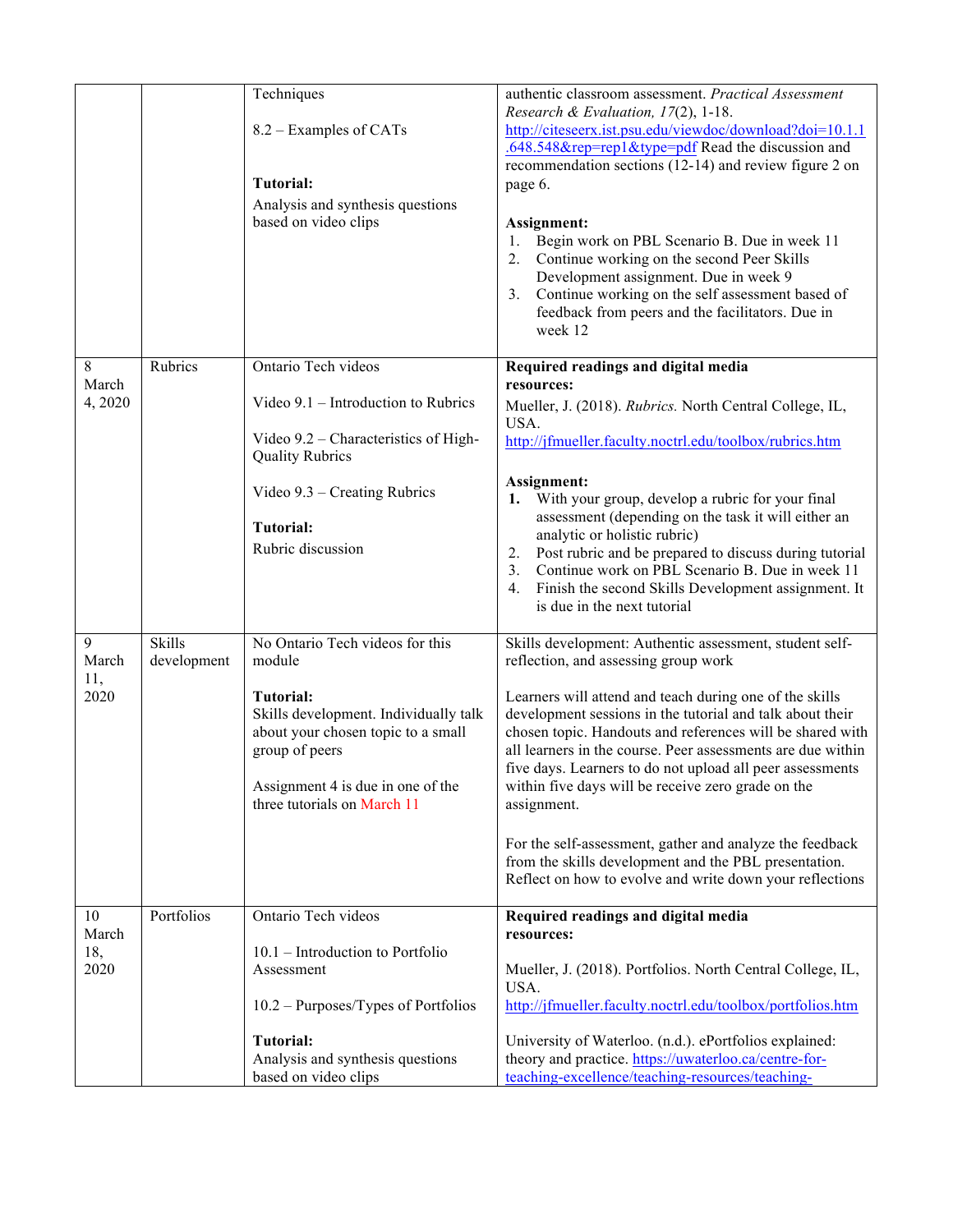|                            |                        | Assignment 5 video is due by March<br>14 at 11:55 p.m. Upload the link to<br>the discussion forum.                                                                                                                                                            | tips/educational-technologies/all/eportfolios<br>Assignment:<br>Continue work on PBL Scenario B. Due in week 11<br>1.<br>2.<br>Continue working on the self assessment from<br>feedback received from the self development<br>assignment                                                                                                                                                                                                                                                                                                                                                                                                                                                                                                                                                                                                            |
|----------------------------|------------------------|---------------------------------------------------------------------------------------------------------------------------------------------------------------------------------------------------------------------------------------------------------------|-----------------------------------------------------------------------------------------------------------------------------------------------------------------------------------------------------------------------------------------------------------------------------------------------------------------------------------------------------------------------------------------------------------------------------------------------------------------------------------------------------------------------------------------------------------------------------------------------------------------------------------------------------------------------------------------------------------------------------------------------------------------------------------------------------------------------------------------------------|
| 11<br>March<br>25,<br>2020 | Conclusion<br>of PBL B | Videos:<br>View each group's video prior to<br>class.<br>Tutorial:<br>Individual presentations<br>Peer evaluations are due by March 22<br>at 11:55 p.m.                                                                                                       | <b>Scenario B PBL Conclusion Tasks:</b><br>Present assignment 5 to the small group.<br>Assignment 5 presentation done via narrated video (10<br>minutes maximum per group). You will need to publish<br>this in a location accessible no later than the Saturday<br>prior to the tutorial.<br>Assignment:<br>1. Post your group's Scenario B PBL videos in<br>Blackboard in preparation for the tutorial no later<br>than the Saturday prior to the tutorial.<br>Prepare to individually talk about your group's PBL<br>2.<br>to a small group of peers<br>For the self-assessment, finish gathering and<br>3.<br>analyzing the feedback from the skills developments<br>and the PBL presentations. Reflect on how to evolve<br>and write down your reflections. Clearly state the<br>final grade you believe you have earned. Justify the<br>grade |
| 12<br>April 1,<br>2020     | Put to the test        | Ontario Tech videos<br>$11.1 - Why tests?$<br>$11.2$ – Creating test items part 1<br>$11.3$ – Creating test items part 2<br><b>Tutorial:</b><br>Analysis and synthesis questions<br>based on video clips<br>Assignment 6 is due by April 3 at<br>$11:55$ p.m. | Required readings and digital media<br>resources:<br>University of Waterloo. (n.d.) Designing multiple-choice<br>questions. https://uwaterloo.ca/centre-for-teaching-<br>excellence/teaching-resources/teaching-tips/developing-<br>assignments/assignment-design/designing-multiple-<br>choice-questions<br>CAST. (n.d.). UDL and assessment.<br>http://udloncampus.cast.org/page/assessment_udl<br>Complete the final assignment and submit the video,<br>paper, or sign up for a one-on-one meeting with the<br>facilitator                                                                                                                                                                                                                                                                                                                      |

# **7. Required Texts/Readings**

For this 12-week course, we will critically engage with the material through a review of literature and activates based on the discussion of key concepts and ideas generated through that review of relevant literature. Learners need to be prepared each week by reading literature on the topic for that week as identified in the course's Blackboard site. Suggested readings for each topic have been identified;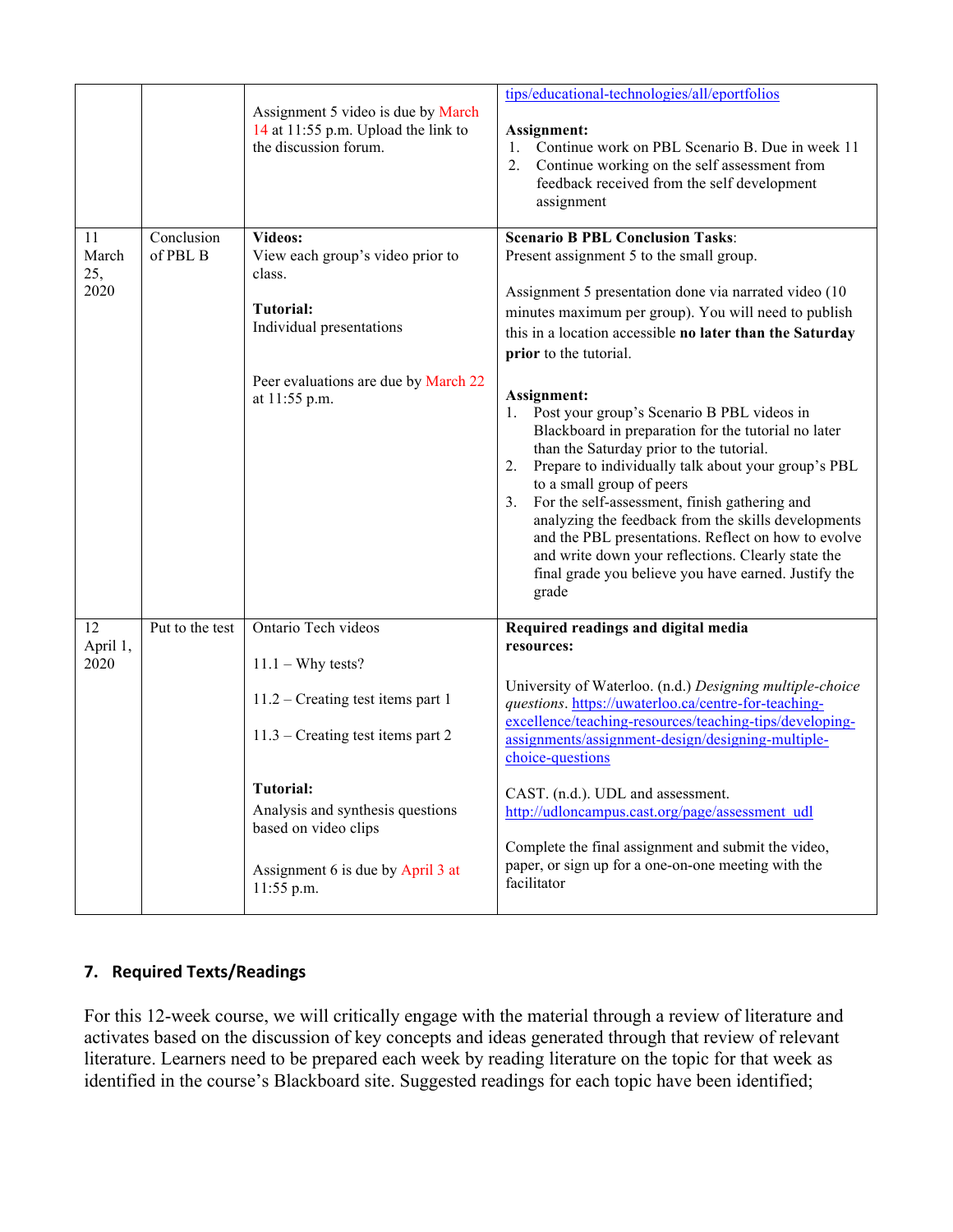however, learners are required to find better articles and articles that suit their subject domain areas of study (i.e. health care, engineering, children's software, patient education, K-12 education, etc.), as well as bringing in relevant readings from other courses to enrich the discussion and tutorials.

It is strongly suggested that learners become familiar with navigating **Purdue OWL's APA** website. The purpose is not to memorize APA but recall how to locate the correct information and then understand how to apply the information.

The instructor works from a collection of online and/or print resources. Many of these texts and documents will be provided through the Blackboard course site, however learners will also find an extensive collection of useful Internet links as they explore their PBLs and are encouraged to share these with the class via the Blackboard site.

The resource below has general utility and should be regarded as readings that will form part of your own professional library of texts for the course in addition to the weekly articles outlined below in the course schedule.

*Additional readings may be assigned or recommended during the course.*

# **8. Evaluation Method**

The following is a summary description of the components upon which the final assessment will be based and provides an outline of the relative value of each of the components and their criteria. All ideas and resources used that do not originate with you must be cited and referenced using APA, 6<sup>th</sup> or  $7<sup>th</sup>$  edition formatting.

| Assignment                             | Due Date                               | <b>Brief</b> description                                                                                                                                                                                                                                                                                | Value and group or<br>individual assessment |
|----------------------------------------|----------------------------------------|---------------------------------------------------------------------------------------------------------------------------------------------------------------------------------------------------------------------------------------------------------------------------------------------------------|---------------------------------------------|
| AI:<br>Infographic                     | Prior to<br>beginning<br>the<br>course | This is a pass/fail assignment. Answer the five<br>questions using one graphic and sentence for<br>each answer. There are no correct answers for<br>the assignment and learners are not graded on<br>their answers, but are graded on providing<br>graphics and sentences that align with the<br>topic. | $5\%$ (pass/fail)<br>Individual             |
| $A$ 2:<br>Peer skills<br>development 1 | Week 3                                 | This is a pass/fail assignment. Deliver a six-<br>minute teaching moment to a small group in<br>the tutorial. There are three topics to choose<br>from. Each six-minute teaching moment will<br>be followed by a four-minute peer question<br>and answer session.                                       | $15\%$ (pass/fail)<br>Individual            |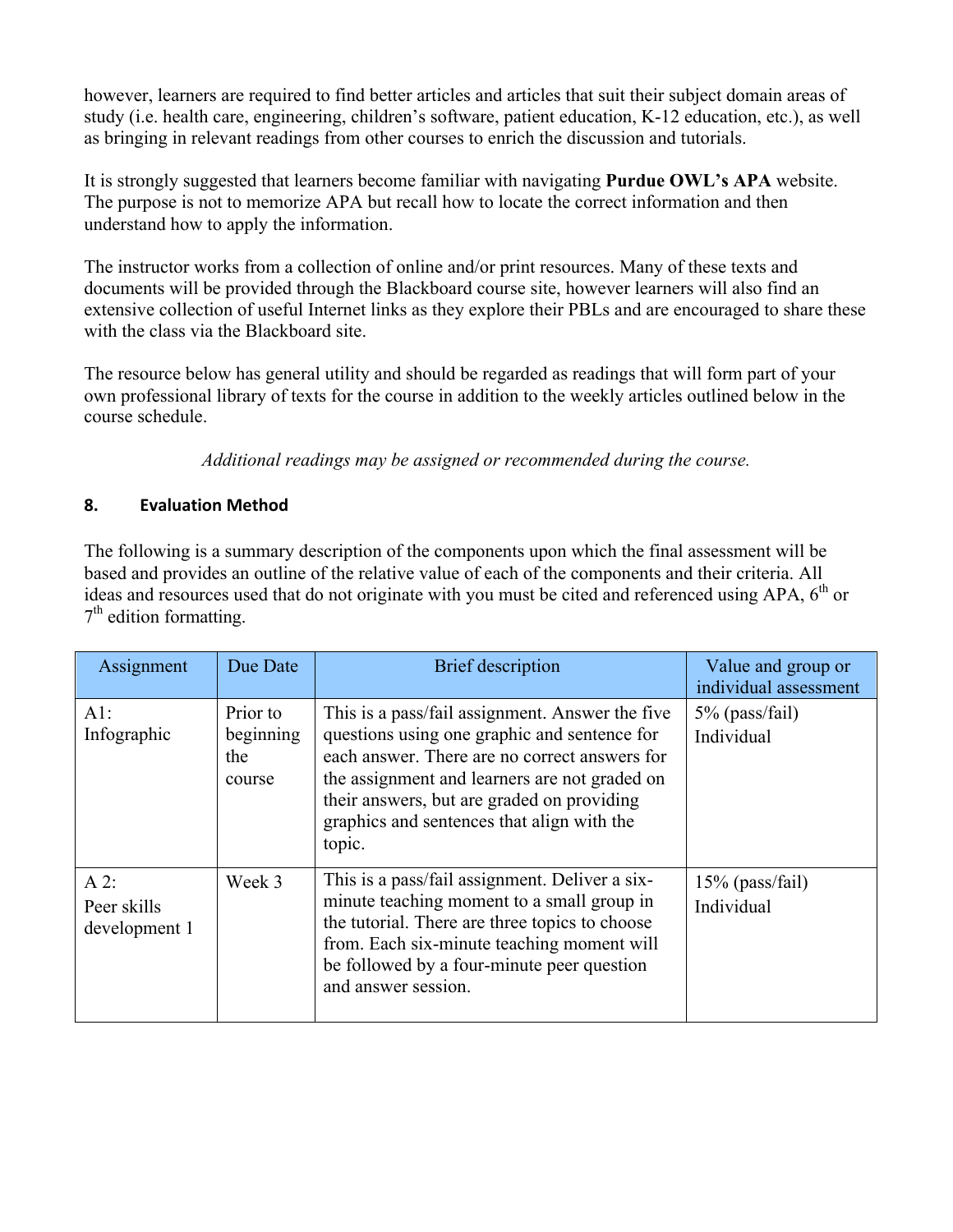| $A3$ :<br>PBL scenario<br>A            | Week $6-$<br>four days<br>prior to<br>the<br>tutorial | Based on the PBL criterion, create a 10-<br>minute video uploaded to YouTube. See the<br>full assignment description and accompanying<br>assessment criteria on the course website.<br>Submit peer evaluations. Submit peer<br>evaluations                                                                                                                                      | 20%<br>Group                  |
|----------------------------------------|-------------------------------------------------------|---------------------------------------------------------------------------------------------------------------------------------------------------------------------------------------------------------------------------------------------------------------------------------------------------------------------------------------------------------------------------------|-------------------------------|
| $A4$ :<br>Peer skills<br>development 2 | Week 9                                                | This is a pass/fail assignment. Deliver a six-<br>minute teaching moment to a small group in<br>the tutorial. There are three topics to choose<br>from. Each six-minute teaching moment will<br>be followed by a four-minute peer question<br>and answer session.                                                                                                               | 15% (pass/fail)<br>Individual |
| A 5:<br>PBL scenario<br>B              | Week $6-$<br>four days<br>prior to<br>the<br>tutorial | Based on the PBL criterion, create a 10-<br>minute video uploaded to YouTube. See the<br>full assignment description and accompanying<br>assessment criteria on the course website.<br>Submit peer evaluations. Submit peer<br>evaluations                                                                                                                                      | 20%<br>Group                  |
| A 6:<br>Self-<br>assessment            |                                                       | Propose the final grade you believe you have<br>earned for this course. Clearly justify your<br>grade based the suggested improvements you<br>received from peers and facilitators.<br>Additionally, discuss how your views of<br>assessments have/have not evolved over the<br>last 12 weeks. Use the infographic<br>(assignment 1) as a starting point for the<br>discussion. | 25%<br>Individual             |

# **Ontario Tech grading**

All assignment are graded using a letter grade. The letter grades will corespond with Ontario Tech's grading scheme. The graphics of the grading scheme (see below) provides learners with the letter grade, percentage range, and description. It may take up to two weeks to return graded assignments. This is dependent upon the number of learners in the course.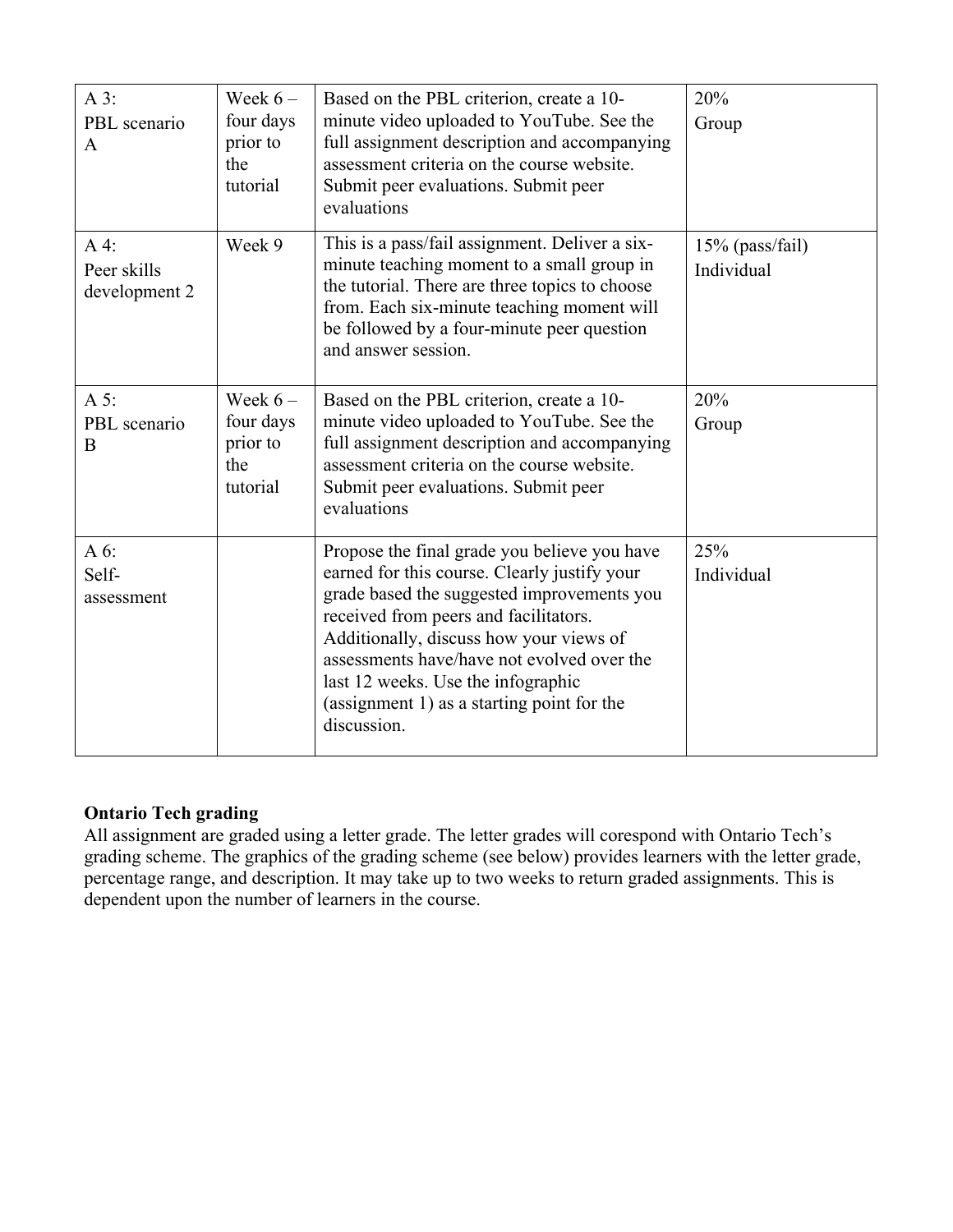| Grade     | Percentage | Grade<br>points | <b>Description</b>                                                                                                                                                                                                                                 |
|-----------|------------|-----------------|----------------------------------------------------------------------------------------------------------------------------------------------------------------------------------------------------------------------------------------------------|
| $A+$      | 90 to 100  | 4.3             | <b>Excellent.</b> Strong evidence of originality and independence of thought;                                                                                                                                                                      |
| А         | 85 to 89   | 4               | good organization; capacity to analyze and synthesize; superior grasp of<br>subject matter with sound critical evaluations; evidence of extensive<br>knowledge base; and an outstanding ability to communicate.                                    |
| А-        | 80 to 84   | 3.7             |                                                                                                                                                                                                                                                    |
| $B+$      | 77 to 79   | 3.3             | Good. Substantial knowledge of subject matter; some evidence of<br>organization and analytic ability; a moderate degree of originality and                                                                                                         |
| B         | 73 to 76   | 3               | independence of thought; reasonable understanding of relevant issues;<br>evidence of familiarity with literature; and an ability to communicate clearly                                                                                            |
| <b>B-</b> | 70 to 72   | 2.7             | and fluently.                                                                                                                                                                                                                                      |
| $C+$      | 67 to 69   | 2.3             | Adequate. Student is profiting from his or her university experience; an<br>acceptable understanding of the subject matter; ability to develop                                                                                                     |
| c         | 60 to 66   | 2               | solutions to simple problems in the material; some ability to organize and<br>analyze ideas; and an ability to communicate adequately.                                                                                                             |
| D         | 50 to 59   | $\mathbf{1}$    | Marginal. Some evidence that critical and analytic skills have been<br>developed; rudimentary knowledge of the subject matter; and significant<br>weakness in the ability to communicate.                                                          |
| F         | 0 to 49    | 0               | Inadequate. Little evidence of even a superficial understanding of subject<br>matter; weakness in critical and analytic skills; limited or irrelevant use of<br>literature; failure to complete required work; and an inability to<br>communicate. |

# **9. Assignments and Tests**

**Assignment 1:** Pre-course Infographic (5% – Individual – pass/fail assignment) Due: Prior the beginning of the course

Create an infographic with one graphic and accompanying sentence for each of the five questions:

- 1. What is assessment?
- 2. What is evaluation?
- 3. What is purpose of pre-assessment?
- 4. What is the purpose of assessment?
- 5. What role do digital technologies play in assessment?

Answer these questions prior to viewing any other course material. It's assumed you will not know the correct answers or you are unsure of the answers. Do not look up the correct answers. **Your answers cannot be wrong**. You will refer to this infographic towards the end of the course to help you reflect on your changing insights. Completing the final assignment will be very difficult if your look up the correct answers as you will not be able to explain your assessment evolution.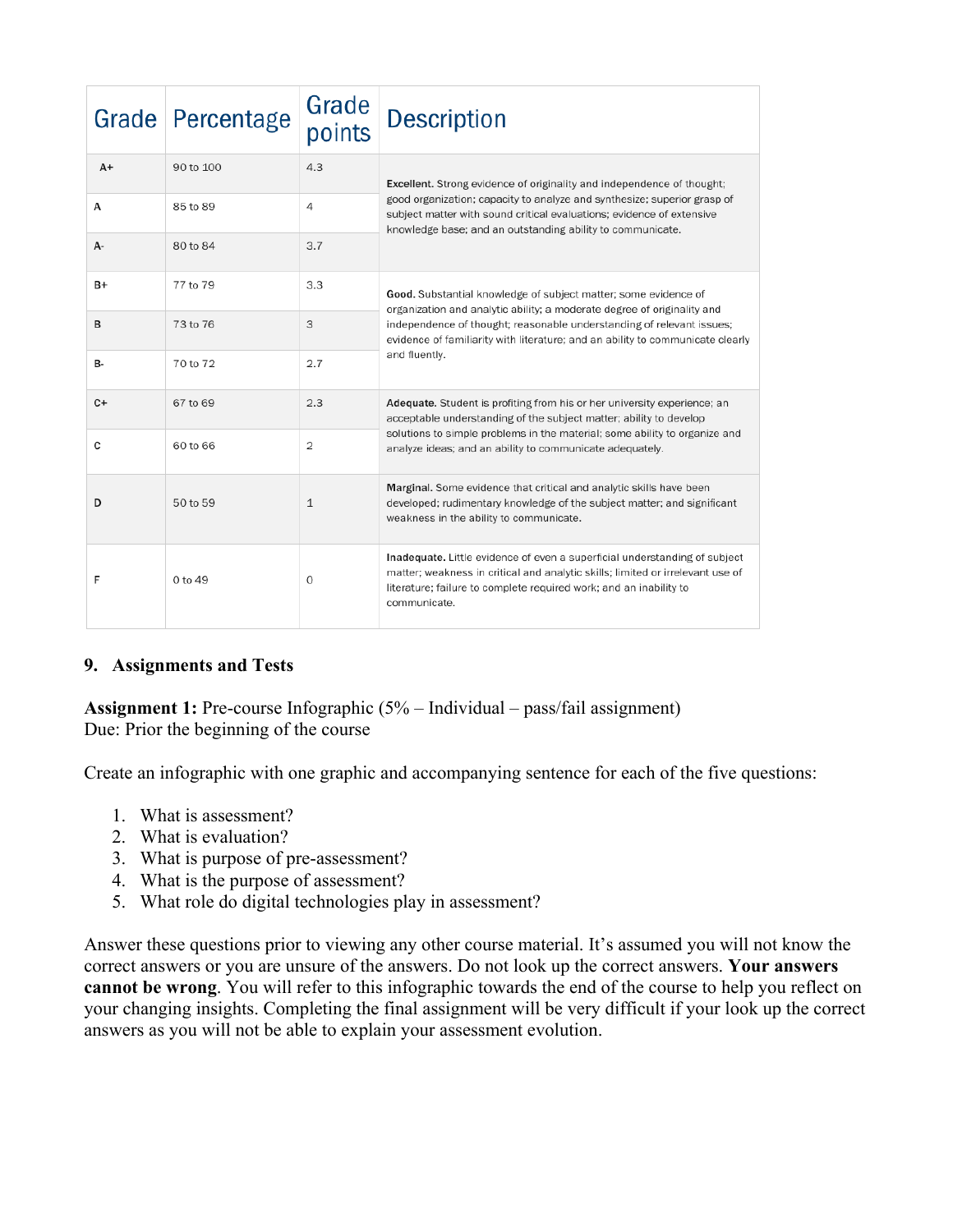This is a pass/fail assignment. To pass, you must submit one graphic and one sentence for each of the five questions. Your answers will not be graded. Upload your completed infographic to your shared Google folder prior viewing any other course material.

**Assignment 2:** Peer Skills Development (15% – Individual – pass/fail assignment) Due: In the week three tutorial

Choose one of the three topics then research the topic and create brief information session where you will teach your peers how to implement the type of assessment. The teaching session is six-minute in length followed by a four minute Q&A session. You will deliver the teaching moment in a breakout rooms in the tutorial. Choose from one of the three topics:

- 1. Assessing PBLs. (Please do not go off topic to describe PBLs. Focus on how PBLs are assessed.)
- 2. Peer assessment
- 3. Feedback and feedforward

Do not get bogged down in the details of the topic, such as the history. Instead, teach your peers how to use the type of chosen assessment. Do not create a video or any narrated/scripted presentation for the teaching moment. You may use PowerPoint or Google Slides, but do not read from the slides. The slides must contain only basic talking points. This is a live session meant to simulate a brief classroom teaching experience.

Peers will assess each other and provided suggested improvements for the content/material. Learners must research the topic and teach a small group about the chosen topic. After the teaching moment, peers in the group should have a clear, but basic, understanding of how to carry out the task. Additionally, learners must create a handout that is two pages in length, not including the title page and references (in APA style). Design the handout so it resembles a tip or cheat sheet that is useful to peers in the future. Do not include background information in the handout, but a few definitions (depending on your topic) may be useful.

Please fill out the Google spreadsheet and sign up for the topic you wish to teach. There are a limited number of slots for each topic, so you are encouraged to sign up early. The signup sheet will be available the after the first tutorial.

Teaching Moment Requirements:

- 1. Use at least six sources on the chosen topic. Two sources must be in peer-reviewed journals. Source must be published after 2009
- 2. Provide a two-page handout (not including the cover page and references) for the peers in your breakout room
- 3. Provide a references of materials used (not consulted) in the handout
- 4. No narrated technology. Use Google slides or PowerPoint to guide your speaking points
- 5. Create a handout that is similar to tip or cheat sheet, but include references (in APA formatting)

This is a pass/fail assignment. The grade for the assignment is based on the following two rubrics. Peers in the breakout rooms will submit an assessment based on the learner's knowledge of the topic and suggestions for improvement (see the rubric below). The facilitator will complete the second rubric, which is based on the peer assessment, handout. Learners are highly encouraged to review the rubric while researching and creating the teaching moment and handout.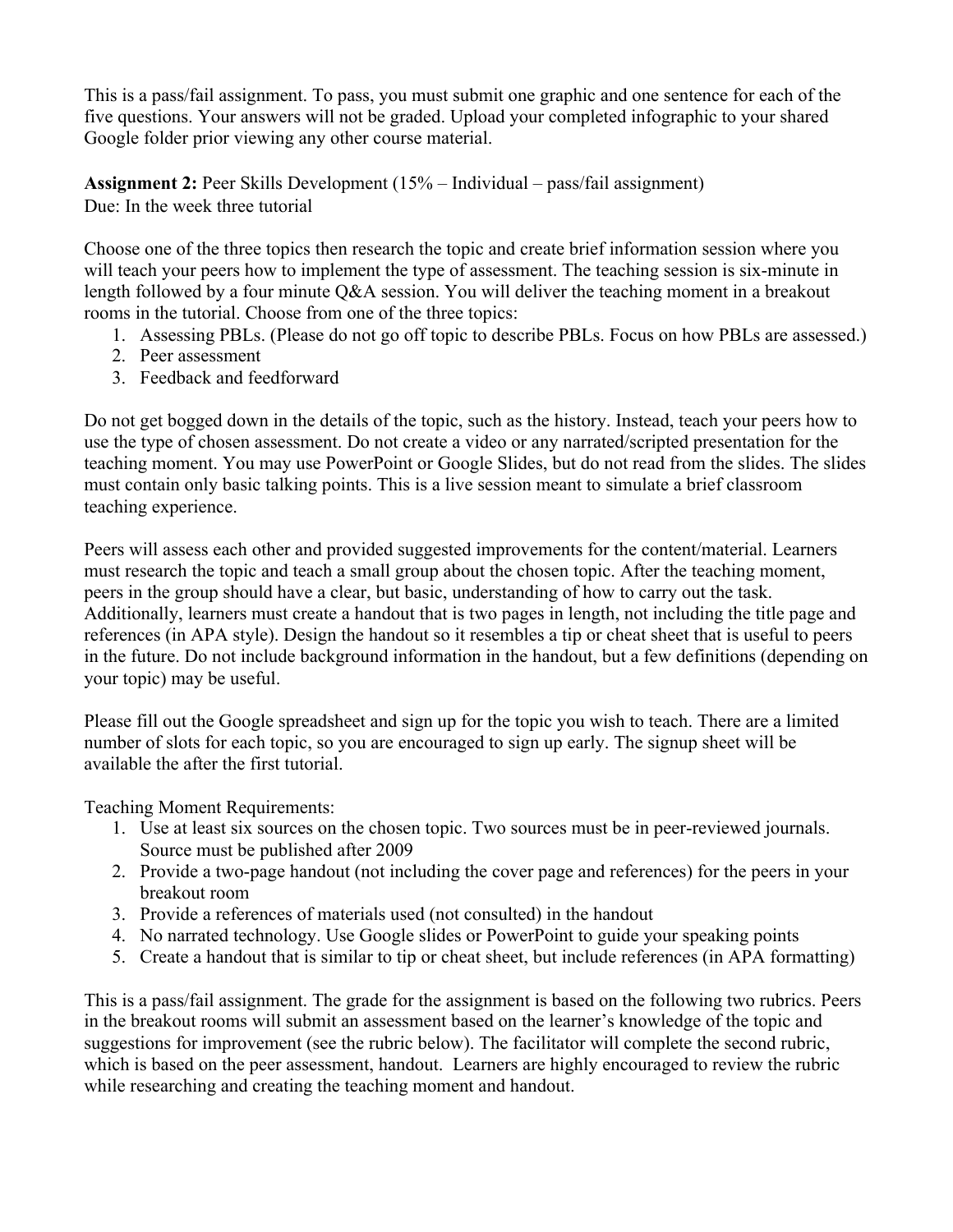#### Peer Assessment Requirements

Use the following rubric to assess each peer in the breakout room. Highlight items in each row that best describe the situation. Highlights may include multiple columns. Provide three actionable suggestions below the rubric. Submit the completed assessment through your shared Google Drive folder. Peer assessment must be submitted within five days of the tutorial. Learners to do not upload all peer assessments within five days will be receive zero grade on the assignment.

| <b>Criterion</b> | Inadequate              | <b>Marginal</b>    | <b>Adequate</b>      | Good                    |
|------------------|-------------------------|--------------------|----------------------|-------------------------|
| <b>Skills</b>    | Little evidence of even | Rudimentary        | An acceptable        | Good knowledge of the   |
| development      | a superficial           | knowledge of the   | understanding the    | topic; reasonable       |
| presentation     | understanding of the    | topic; significant | topic; an ability to | understanding of        |
|                  | topic; teaching         | weakness in the    | communicate          | relevant issues; and an |
|                  | moment was less than    | ability to         | adequately.          | ability to communicate  |
|                  | 4 minutes or over 6     | communicate        |                      | clearly and fluently;   |
|                  | minutes; presenter      |                    |                      | presentation            |
|                  | used a video or         |                    |                      |                         |
|                  | narrated/scripted PPT   |                    |                      |                         |
|                  | ore read directly from  |                    |                      |                         |
|                  | the screen/slides       |                    |                      |                         |
| <b>Answering</b> | Was not able to         | Answered some      | Answered questions   | Answered questions      |
| questions        | adequate answer         | questions but      | with an acceptable   | with substantial        |
|                  | questions about the     | revealed only      | understanding of     | knowledge of the topic  |
|                  | topic                   | rudimentary        | the topic            |                         |
|                  |                         | knowledge of the   |                      |                         |
|                  |                         | topic              |                      |                         |

Learner's Peer Skill Development Tutorial Rubric

IMPORTANT: Your grade is based upon the actionable feedback you provide to your peers. The skill development presentation assignment is designed so that it cannot be completed with sufficient depth and breadth of material, allowing you to provide solid feedback for improvement. You will receive a zero grade if you provide positive feedback and/or do not provide a minimum of three valid actionable feedback items. Please review the facilitator's rubric while working on this assignment and prior to submitting your peer evaluations. The suggestions for improvements will be shared with the presenter

Provide actionable feedback on how the peer could improve their teaching moment:

| <b>Criterion</b>  | Fail                                           | Pass                                            |
|-------------------|------------------------------------------------|-------------------------------------------------|
| <b>Handout</b>    | Did not submit; is less then or exceeds the    | Useful to peers; minimal grammar issues         |
|                   | page limit; grammar issues impact quality      |                                                 |
|                   | and/or the meaning of the handout              |                                                 |
| <b>References</b> | Missing; at least one reference is not on      | Four non peer-reviewed sources and two peer-    |
|                   | topic; at least one reference is over 10 years | reviewed sources; all sources are relevant to   |
|                   | old; does not have a minimum of four non       | the assessment topic; all topic sources are up- |

Facilitator's Peer Skill Development Rubric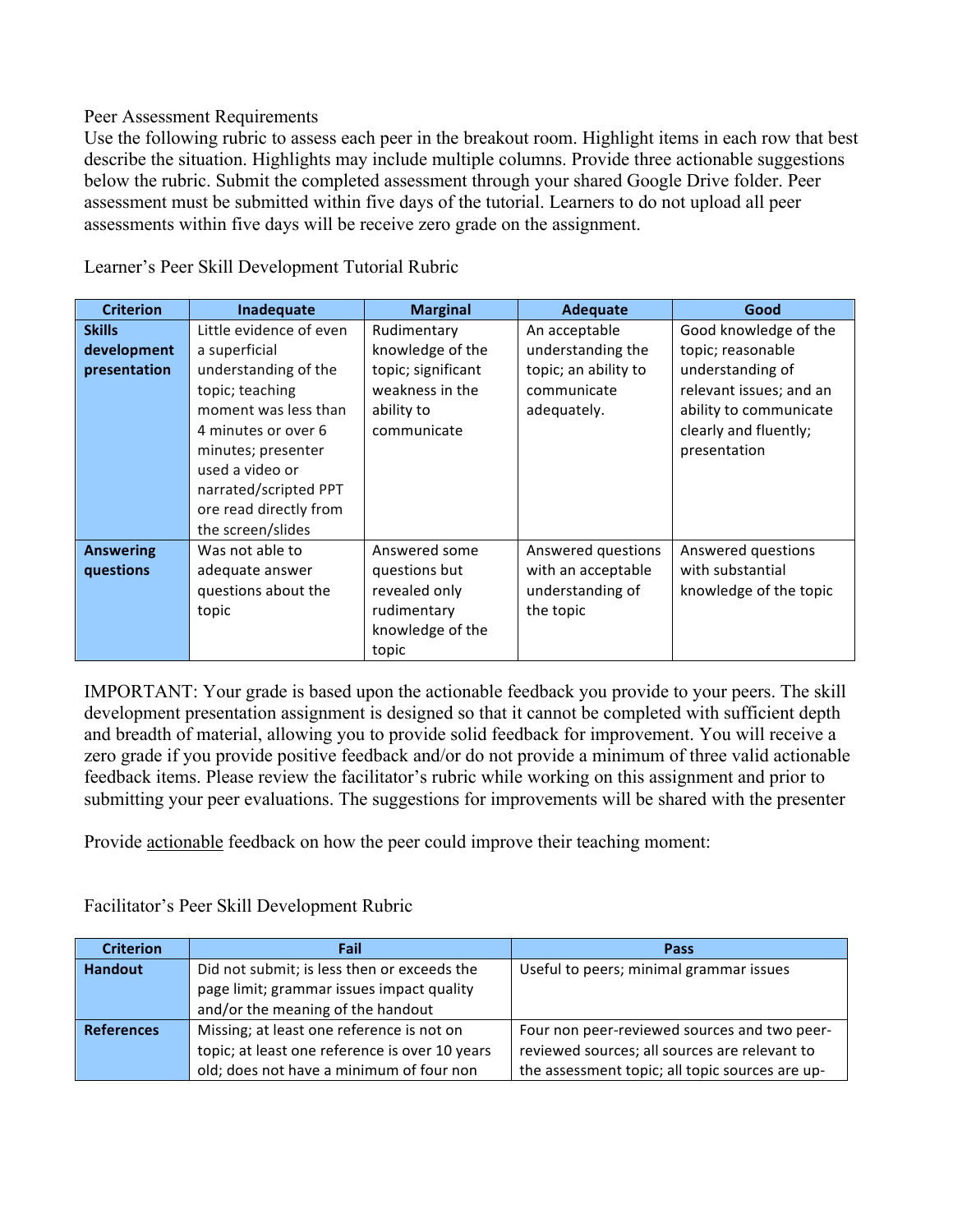|                      | peer-reviewed sources and two peer-<br>reviewed sources; does not meets APA<br>citation and reference formatting standards                   | to-date; generally meets APA citation and<br>reference formatting standards                                         |
|----------------------|----------------------------------------------------------------------------------------------------------------------------------------------|---------------------------------------------------------------------------------------------------------------------|
| <b>Peer feedback</b> | Not submitted; actionable suggestions are<br>missing; actionable feedback is not<br>content/material related; less than three<br>valid items | A minimum of three valid actionable<br>suggestions for improvement that directly<br>relates to the content/material |
| <b>Tutorial</b>      | Did not present; less than 4 minutes or over 6<br>minutes; did not adhere to technology<br>guidelines                                        | Presented; within time limit (4-6 minutes);<br>adhered to technology guidelines                                     |

**Assignment 3:** Scenario A PBL, Ms. Edu Cator's Prep (20% – group) Due: Four days before the week 6 tutorial

Problem: To be identified by the learners based on the context/scenario given in Video Clip 3.3 (Scenario A)

In a group of 3-4 peers, engage in a PBL process in which you will identify and actively seek out the knowledge and resources that will be necessary to fully understand the problem and create a solution(s) to the problem, as per the prompts below.

Demonstrate your understanding of the following course objects

### Prompts:

- 1. View Video Clip 3.3.
- 2. Based on the contexts/scenarios given in the video clip, identify a problem, as you perceive it.
- 3. With your group members, negotiate and explore the details of the problem you will be working on.
- 4. Find and create the knowledge and resources possessed and required to understand the problem.
- 5. Find and create the knowledge and resources possessed and required to create a solution(s).
- 6. Create a solution(s) that is clearly grounded in the recent literature
- 7. Prepare a short video presentation with voice over. The video may not exceed 10 minutes in length. Upload the video to YouTube no later than four days prior to the tutorial. The video is a team effort and will be assessed by the facilitators. Post a link to the video in the Blackboard discussion forum
- 8. Each learner should view several videos prior to the week 6 tutorial and become familiar with the various problem identified by other groups.
- 9. In the tutorial individuals from each group will speak about the PBL to a small group of peers. This will occur during the Week 6 tutorial session. Individuals are peer assessed

# Video requirements:

- 1. After researching the problem, create a script and locate graphics in preparation for creating a video.
- 2. Recorded a narrated video that does not exceed six minutes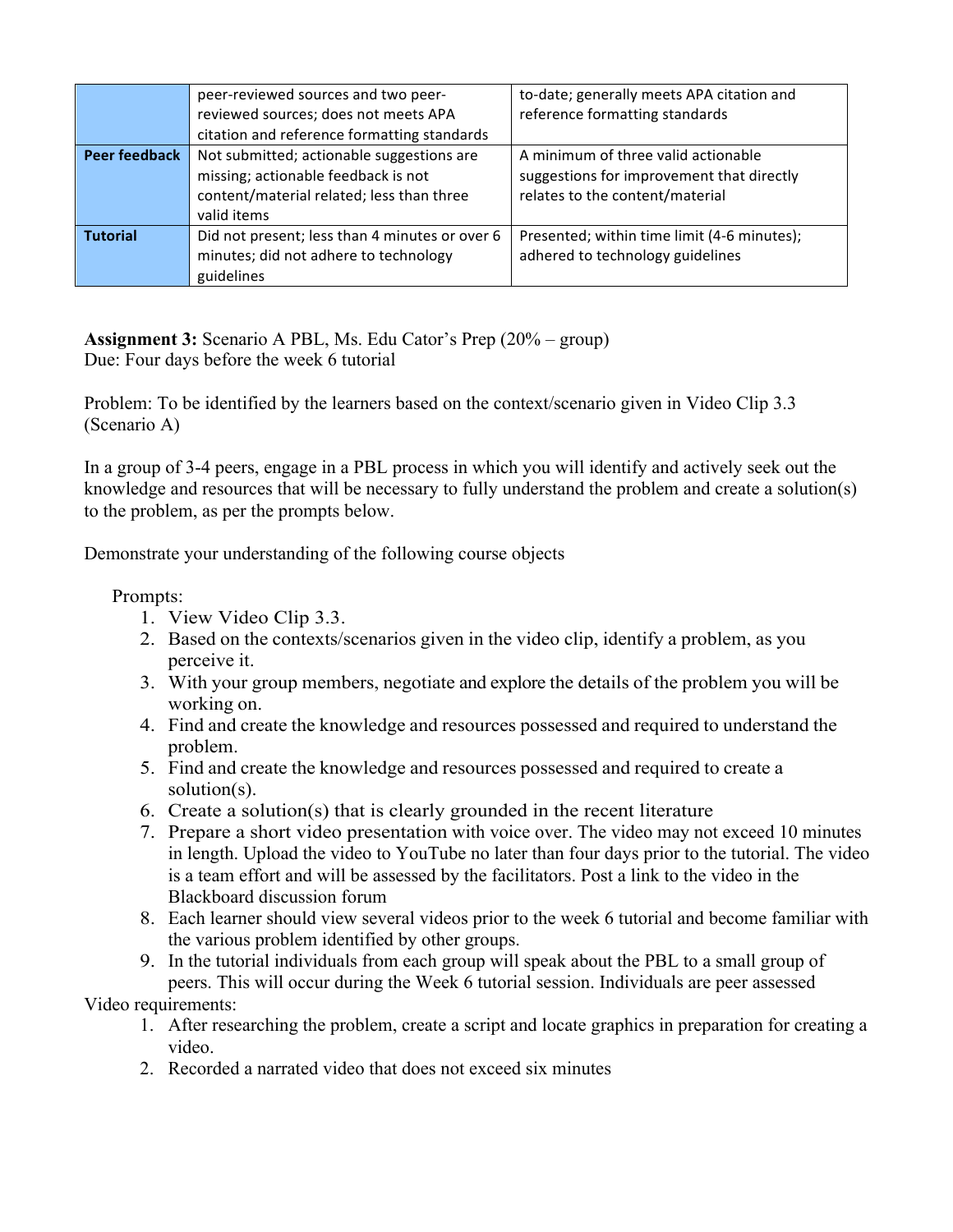3. Do not place large sections of the script on the screen and do not read the script from the screen. Please create an engaging video

The following rubric will be used to assess the video

| Criterion              | Inadequate                                                                                                                                                                                                                                                                                         | Marginal                                                                                                                                                                                                                            | Adequate                                                                                                                                                                                                                                   | Good                                                                                                                                                                                   | Excellent                                                                                                                                                                                                                                                                                            |
|------------------------|----------------------------------------------------------------------------------------------------------------------------------------------------------------------------------------------------------------------------------------------------------------------------------------------------|-------------------------------------------------------------------------------------------------------------------------------------------------------------------------------------------------------------------------------------|--------------------------------------------------------------------------------------------------------------------------------------------------------------------------------------------------------------------------------------------|----------------------------------------------------------------------------------------------------------------------------------------------------------------------------------------|------------------------------------------------------------------------------------------------------------------------------------------------------------------------------------------------------------------------------------------------------------------------------------------------------|
| Problem<br>recognition | Did not<br>identify a<br>problem; did<br>not provide an<br>explanation of<br>the problem;<br>did not explain<br>the importance<br>of the problem                                                                                                                                                   | Identified the<br>problem;<br>provided few<br>details that<br>explains the<br>problem and its<br>importance                                                                                                                         | Identified the<br>problem;<br>provided some<br>details that<br>explains the<br>problem and its<br>importance                                                                                                                               | Articulated the<br>problem<br>provided some<br>details that<br>explains the<br>problem and its<br>importance                                                                           | Clearly<br>articulated the<br>problem;<br>provided<br>details that<br>explains the<br>problem and its<br>importance                                                                                                                                                                                  |
| Create a<br>solution   | The solution is<br>vague or not<br>present;<br>solution is not<br>grounded in<br>the literature;<br>solution is not<br>logical/<br>actionable;<br>learners have<br>not<br>demonstrated<br>problem<br>solving skills;<br>does not meets<br>APA citation<br>and reference<br>formatting<br>standards | Identified a<br>solution;<br>solutions is<br>barely<br>grounded in<br>the literature;<br>solution is<br>logical and<br>actionable but<br>requires<br>additional<br>work; learners<br>demonstrated<br>some problem<br>solving skills | Identified a<br>solution;<br>solution is<br>somewhat<br>grounded in<br>the literature;<br>solution is<br>logical and<br>actionable by<br>requires<br>additional<br>work; learners<br>demonstrated<br>adequate<br>problem<br>solving skills | Articulated a<br>solution;<br>solution is<br>grounded in<br>the literature;<br>solution is<br>logical and<br>actionable;<br>learners<br>demonstrated<br>good problem<br>solving skills | Clearly<br>articulated a<br>solution;<br>solution is<br>solidly<br>grounded in<br>the literature;<br>solution is<br>logical,<br>creative,<br>actionable;<br>learners<br>demonstrated<br>excellent<br>problem<br>solving skills;<br>meets APA<br>citation and<br>reference<br>formatting<br>standards |
| Overall                | Little evidence<br>of even a<br>superficial<br>understanding<br>of the subject<br>matter;<br>weakness in<br>critical and<br>analytic skills;<br>limited or                                                                                                                                         | Some evidence<br>that critical and<br>analytical skills<br>have been<br>developed;<br>rudimentary<br>knowledge of<br>the subject<br>matter;<br>significant                                                                          | Student is<br>profiting from<br>their university<br>experience; an<br>acceptable<br>understanding<br>of the subject<br>matter; ability<br>to develop<br>solutions to                                                                       | Substantial<br>knowledge of<br>the subject<br>matter; some<br>evidence of<br>organization<br>and analytic<br>ability; a<br>moderate<br>degree of                                       | <b>Strong</b><br>evidence of<br>originality and<br>independence<br>of thought;<br>good<br>organization;<br>capacity to<br>analyze and<br>synthesize;                                                                                                                                                 |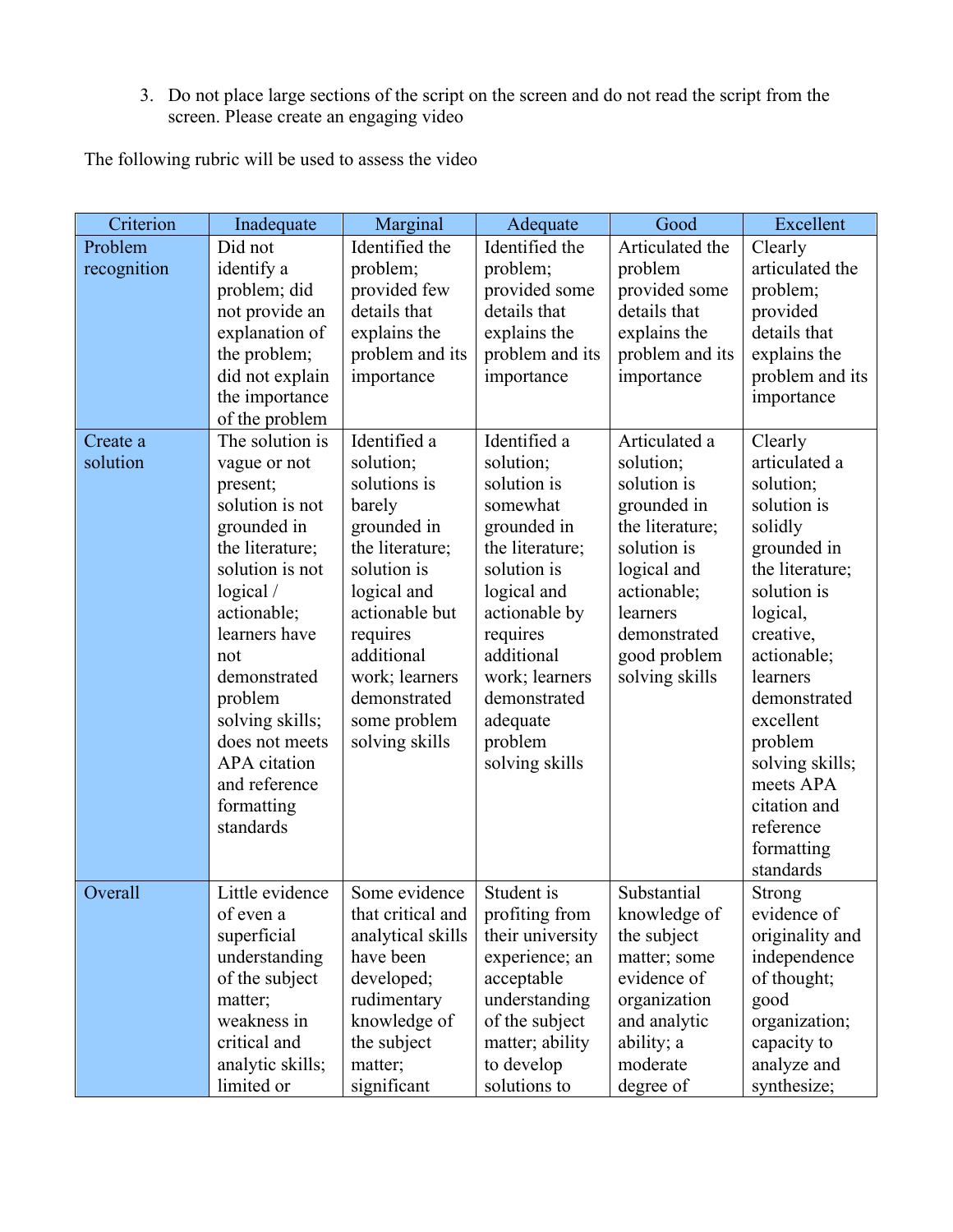| irrelevant use  | weakness in    | simple          | originality and  | superior grasp |
|-----------------|----------------|-----------------|------------------|----------------|
| of the          | the ability to | problems in the | independence     | of subject     |
| literature;     | communicate    | material; some  | of thought;      | matter with    |
| failure to      |                | ability to      | reasonable       | sound critical |
| complete        |                | organize and    | understanding    | evaluations;   |
| required work;  |                | analyze ideas;  | of relevant      | evidence of    |
| an inability to |                | an ability to   | issues;          | extensive      |
| communicate     |                | communicate     | evidence of      | knowledge      |
|                 |                | adequately      | familiarity with | base; an       |
|                 |                |                 | the literature;  | outstanding    |
|                 |                |                 | an ability to    | ability to     |
|                 |                |                 | communicate      | communicate    |
|                 |                |                 | clearly and      |                |
|                 |                |                 | fluently         |                |

Assignment 3: PBL Group Member Contribution Rubric

Each member of your PLB group will be asked to complete the group assessment and submit it to the facilitator following the presentation.

Place the name of each group member, including your name, at the top of one of the columns (in the area shaded in blue). Highlight either "Does not meet expectations," "Approaches expectations," or "Meets expectations" for each group member. It is optional to provide additional comments below the rubric to add context to highlighted areas. Submit the rubric to your individual shared Google folder within four days of the tutorial presentation.

| Criterion           | Insert your name   | Insert group       | Insert group       | Insert group       |
|---------------------|--------------------|--------------------|--------------------|--------------------|
|                     | here               | members' name      | members' name      | members' name      |
|                     |                    | here               | here               | here               |
| Participated fully  | Does not meet      | Does not meet      | Does not meet      | Does not meet      |
| in group            | expectations;      | expectations;      | expectations;      | expectations;      |
| discussions and     | approaches         | approaches         | approaches         | approaches         |
| meetings            | expectations;      | expectations;      | expectations;      | expectations;      |
|                     | meets expectations | meets expectations | meets expectations | meets expectations |
| Contributed useful  | Does not meet      | Does not meet      | Does not meet      | Does not meet      |
| and creative ideas  | expectations;      | expectations;      | expectations;      | expectations;      |
| to the development  | approaches         | approaches         | approaches         | approaches         |
| of the presentation | expectations;      | expectations;      | expectations;      | expectations;      |
|                     | meets expectations | meets expectations | meets expectations | meets expectations |
| Critically          | Does not meet      | Does not meet      | Does not meet      | Does not meet      |
| evaluated           | expectations;      | expectations;      | expectations;      | expectations;      |
| information and     | approaches         | approaches         | approaches         | approaches         |
| evidence and        | expectations;      | expectations;      | expectations;      | expectations;      |
| presented various   | meets expectations | meets expectations | meets expectations | meets expectations |
| perspectives to the |                    |                    |                    |                    |
| group               |                    |                    |                    |                    |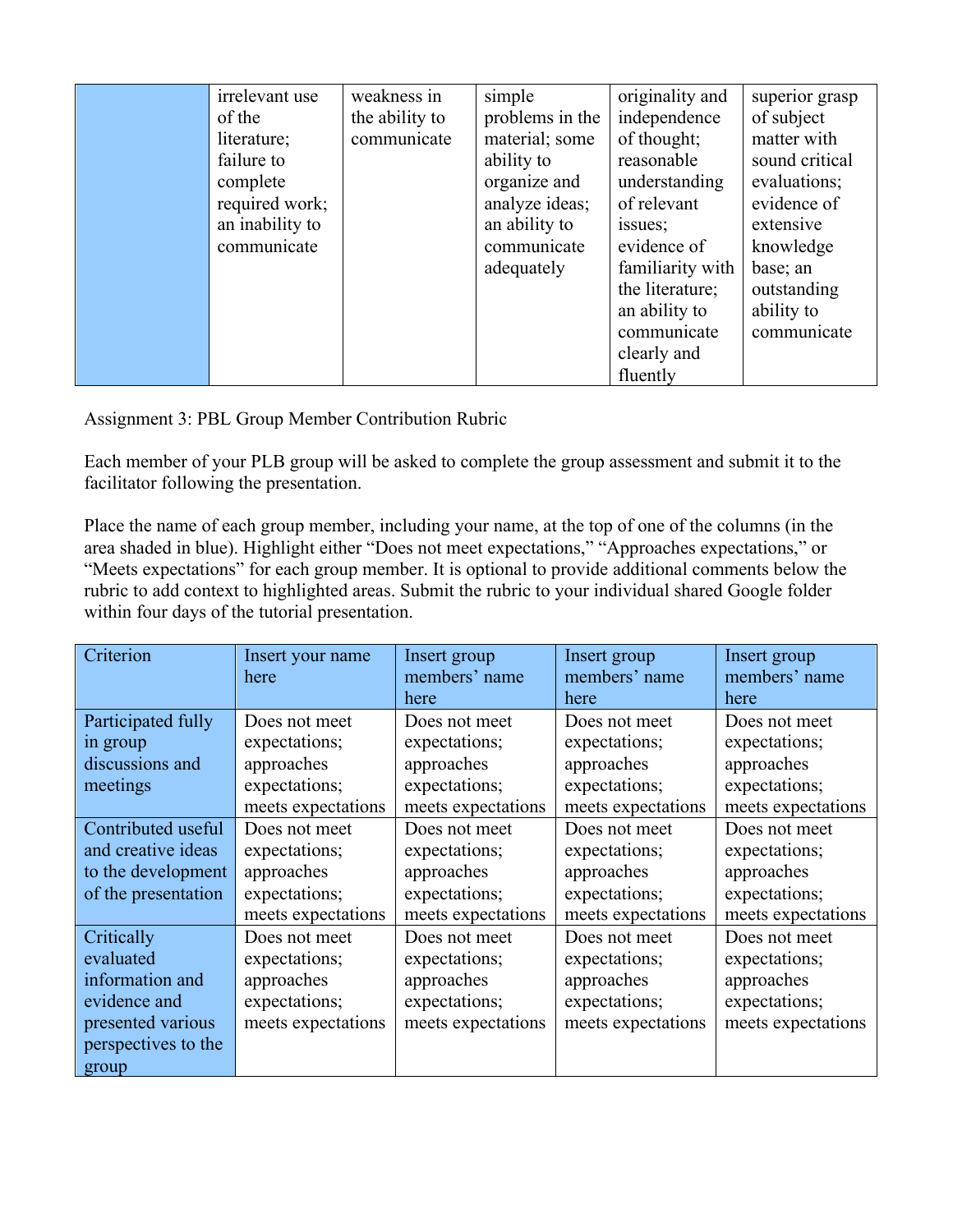| Quality of work   | Does not meet      | Does not meet      | Does not meet      | Does not meet      |
|-------------------|--------------------|--------------------|--------------------|--------------------|
| done was to the   | expectations;      | expectations;      | expectations;      | expectations;      |
| desired standard  | approaches         | approaches         | approaches         | approaches         |
| and reflected the | expectations;      | expectations;      | expectations;      | expectations;      |
| assignment        | meets expectations | meets expectations | meets expectations | meets expectations |
| assessment        |                    |                    |                    |                    |
| criterion         |                    |                    |                    |                    |

Optional additional comments about your group and/or group members:

**Assignment 4:** Peer Skills Development (15% – Individual – pass/fail assignment) Due: During the week nine tutorial

Choose one of the three topics then research the topic and create brief information session where you will teach your peers how to implement the type of assessment. The teaching session is six-minute in length followed by a four minute Q&A session. You will deliver the teaching moment in a breakout rooms in the tutorial. Choose from one of the three topics:

- 4. Authentic assessment
- 5. Student self-reflection
- 6. Assessing group work

Do not get bogged down in the details of the topic, such as the history. Instead, teach your peers how to use the type of chosen assessment. Do not create a video or any narrated/scripted presentation for the teaching moment. You may use PowerPoint or Google Slides, but do not read from the slides. The slides must contain only basic talking points. This is a live session meant to simulate a brief classroom teaching experience.

Peers will assess each other and provided suggested improvements for the content/material. Learners must research the topic and teach a small group about the chosen topic. After the teaching moment, peers in the group should have a clear, but basic, understanding of how to carry out the task. Additionally, learners must create a handout that is two pages in length, not including the title page and references (in APA style). Design the handout so it resembles a tip or cheat sheet that is useful to peers in the future. Do not include background information in the handout, but a few definitions (depending on your topic) may be useful.

Please fill out the Google spreadsheet and sign up for the topic you wish to teach. There are a limited number of slots for each topic, so you are encouraged to sign up early. The signup sheet will be available the after the first tutorial.

Teaching Moment Requirements:

- 6. Use at least six sources on the chosen topic. Two sources must be in peer-reviewed journals. Source must be published after 2009
- 7. Provide a two-page handout (not including the cover page and references) for the peers in your breakout room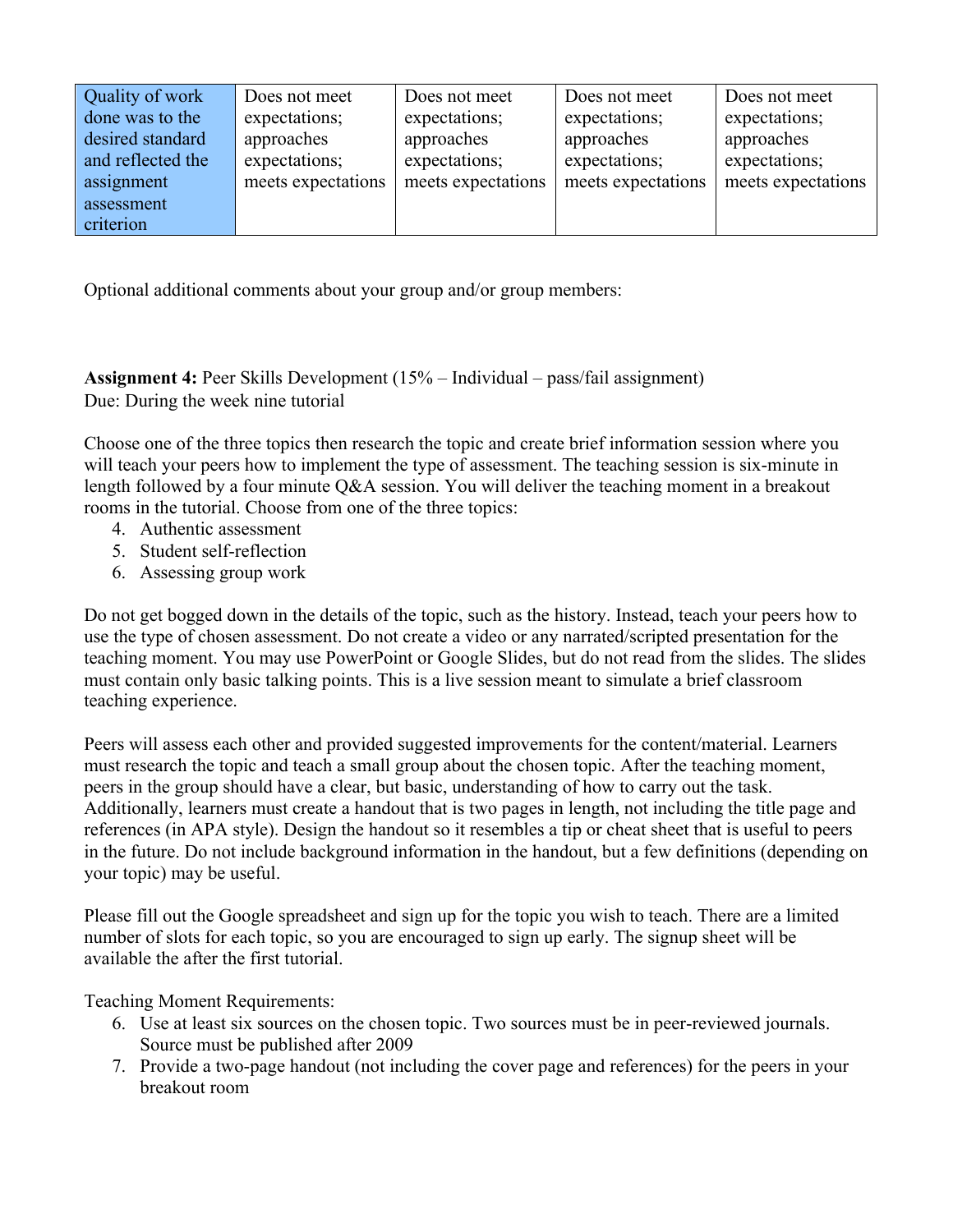- 8. Provide a references of materials used (not consulted) in the handout
- 9. No narrated technology. Use Google slides or PowerPoint to guide your speaking points
- 10. Create a handout that is similar to tip or cheat sheet, but include references (in APA formatting)

This is a pass/fail assignment. The grade for the assignment is based on the following two rubrics. Peers in the breakout rooms will submit an assessment based on the learner's knowledge of the topic and suggestions for improvement (see the rubric immediately below). The facilitator will complete the second rubric, which is based on the peer assessment, handout. Learners are highly encouraged to review the rubric while researching and creating the teaching moment and handout.

#### Peer Assessment Requirements

Use the following rubric to assess each peer in the breakout room. Highlight items in each row that best describe the situation. Highlights may include multiple columns. Provide three actionable suggestions below the rubric. Submit the completed assessment through your shared Google Drive folder. Peer assessment must be submitted within five days of the tutorial. Learners to do not upload all peer assessments within five days will be receive zero grade on the assignment.

| <b>Criterion</b> | Inadequate              | <b>Marginal</b>    | <b>Adequate</b>      | Good                    |
|------------------|-------------------------|--------------------|----------------------|-------------------------|
| <b>Skills</b>    | Little evidence of even | Rudimentary        | An acceptable        | Good knowledge of the   |
| development      | a superficial           | knowledge of the   | understanding the    | topic; reasonable       |
| presentation     | understanding of the    | topic; significant | topic; an ability to | understanding of        |
|                  | topic; teaching         | weakness in the    | communicate          | relevant issues; and an |
|                  | moment was less than    | ability to         | adequately.          | ability to communicate  |
|                  | 4 minutes or over 6     | communicate        |                      | clearly and fluently;   |
|                  | minutes; presenter      |                    |                      | presentation            |
|                  | used a video or         |                    |                      |                         |
|                  | narrated/scripted PPT   |                    |                      |                         |
|                  | ore read directly from  |                    |                      |                         |
|                  | the screen/slides       |                    |                      |                         |
| <b>Answering</b> | Was not able to         | Answered some      | Answered questions   | Answered questions      |
| questions        | adequate answer         | questions but      | with an acceptable   | with substantial        |
|                  | questions about the     | revealed only      | understanding of     | knowledge of the topic  |
|                  | topic                   | rudimentary        | the topic            |                         |
|                  |                         | knowledge of the   |                      |                         |
|                  |                         | topic              |                      |                         |

Learner's Peer Skill Development Tutorial Rubric

IMPORTANT: Your grade is based upon the actionable feedback you provide to your peers. The skill development presentation assignment is designed so that it cannot be completed with sufficient depth and breadth of material, allowing you to provide solid feedback for improvement. You will receive a zero grade if you provide positive feedback and/or do not provide a minimum of three valid actionable feedback items. Please review the facilitator's rubric while working on this assignment and prior to submitting your peer evaluations. The suggestions for improvements will be shared with the presenter

Provide actionable feedback on how the peer could improve their teaching moment: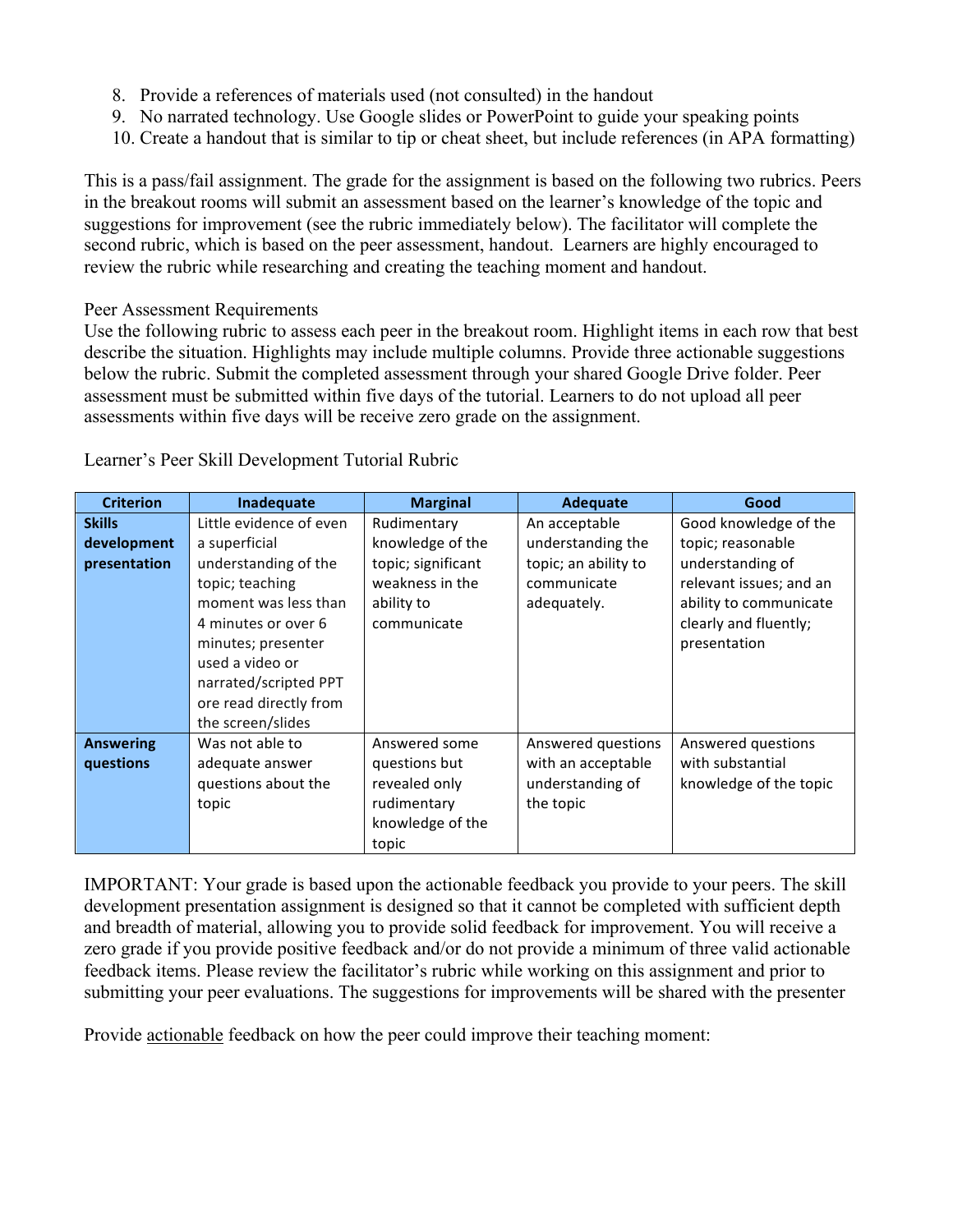Facilitator's Peer Skill Development Rubric

| <b>Criterion</b>     | Fail                                             | Pass                                            |
|----------------------|--------------------------------------------------|-------------------------------------------------|
| <b>Handout</b>       | Did not submit; is less then or exceeds the      | Useful to peers; minimum grammar issues         |
|                      | page limit; grammar issues impact quality        |                                                 |
|                      | and/or the meaning of the handout                |                                                 |
| <b>References</b>    | Missing; at least one reference is not on topic; | Four non peer-reviewed sources and two peer-    |
|                      | at least one reference is over 10 years old;     | reviewed sources; all sources are relevant to   |
|                      | does not have a minimum of four non peer-        | the assessment topic; all topic sources are up- |
|                      | reviewed sources and two peer-reviewed           | to-date; generally meets APA citation and       |
|                      | sources; does not meets APA citation and         | reference formatting standards                  |
|                      | reference formatting standards                   |                                                 |
| <b>Peer feedback</b> | Not submitted; actionable suggestions are        | A minimum of three valid actionable             |
|                      | missing; actionable feedback is not              | suggestions for improvement that directly       |
|                      | content/material related; less than three valid  | relates to the content/material                 |
|                      | items                                            |                                                 |
| <b>Tutorial</b>      | Did not present; less than 4 minutes or over 6   | Presented; within time limit (4-6 minutes);     |
|                      | minutes; did not adhere to technology            | adhered to technology guidelines                |
|                      | guidelines                                       |                                                 |

**Assignment 5:** Scenario B PBL, Ms. Edu Cator's evolution (20% – group) Due: Four days before the week 11 tutorial

Problem: To be identified by the learners based on the context/scenario given in Video Clip 7.3 (Scenario B)

In a group of 3-4 peers, engage in a PBL process in which you will identify and actively seek out the knowledge and resources that will be necessary to fully understand the problem and create a solution(s) to the problem, as per the prompts below.

Demonstrate your understanding of the following course objects

Prompts:

- 1. View Video Clip 7.3.
- 2. Based on the contexts/scenarios given in the video clip, identify a problem, as you perceive it.
- 3. With your group members, negotiate and explore the details of the problem you will be working on.
- 4. Find and create the knowledge and resources possessed and required to understand the problem.
- 5. Find and create the knowledge and resources possessed and required to create a solution(s).
- 6. Create a solution(s) that is clearly grounded in the recent literature
- 7. Prepare a short video presentation with voice over. The video may not exceed 10 minutes in length. Upload the video to YouTube no later than four days prior to the tutorial. The video is a team effort and will be assessed by the facilitators. Post a link to the video in the Blackboard discussion forum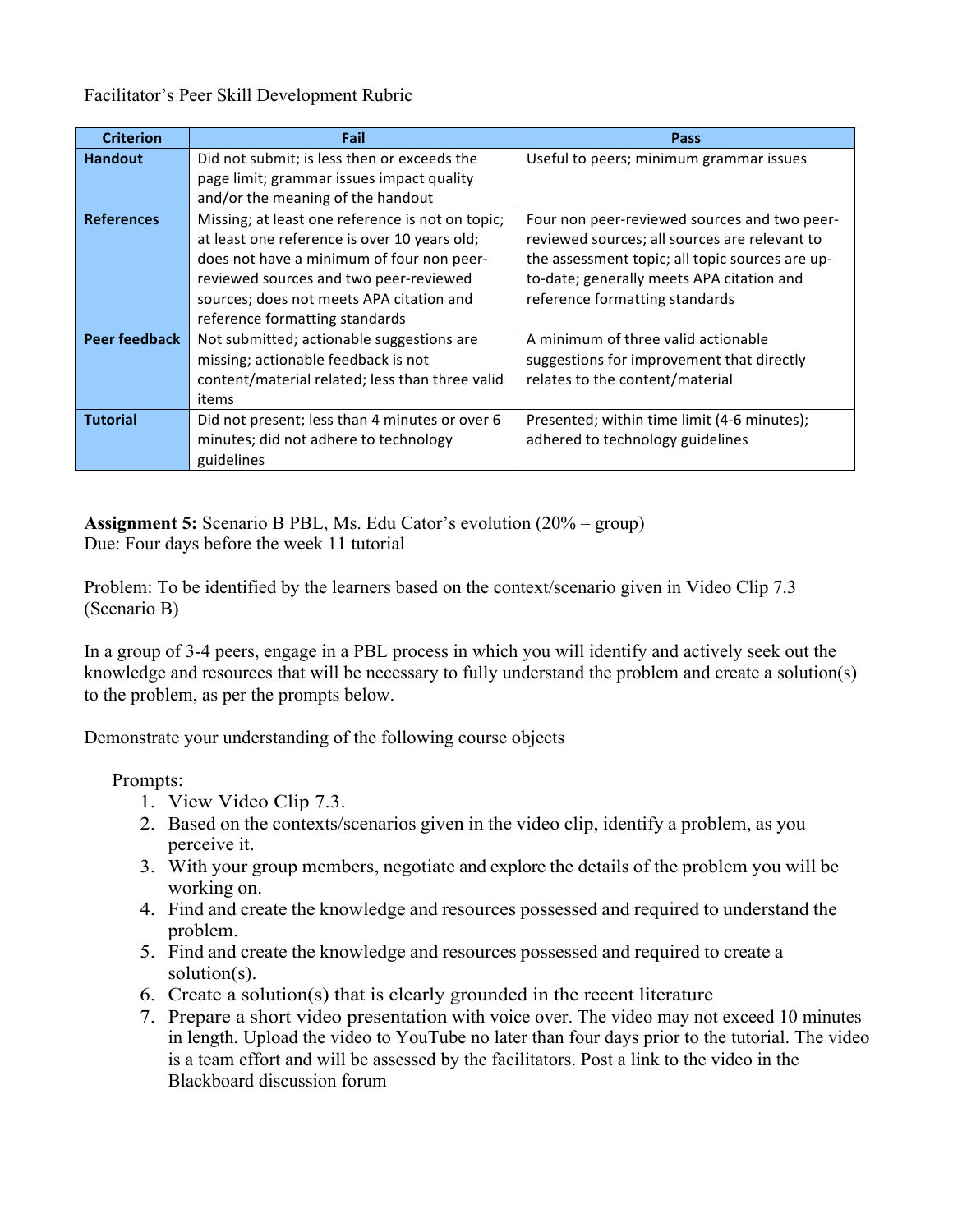- 8. Each learner should view several videos prior to the week 11 tutorial and become familiar with the various problem identified by other groups.
- 9. In the tutorial individuals from each group will speak about the PBL to a small group of peers. This will occur during the week 11 tutorial sessions. Individuals are peer assessed Video requirements:

1. After researching the problem, create a script and locate graphics in preparation for creating a video.

- 2. Recorded a narrated video that does not exceed six minutes
- 3. Do not place large sections of the script on the screen and do not read the script from the screen. Please create an engaging video

The following rubric will be used to assess the video

| Criterion   | Inadequate                         | Marginal                       | Adequate                       | Good                       | Excellent                      |
|-------------|------------------------------------|--------------------------------|--------------------------------|----------------------------|--------------------------------|
| Problem     | Did not                            | Identified the                 | Identified the                 | Articulated the            | Clearly                        |
| recognition | identify a                         | problem;                       | problem;                       | problem                    | articulated the                |
|             | problem; did                       | provided few                   | provided some                  | provided some              | problem;                       |
|             | not provide an                     | details that                   | details that                   | details that               | provided                       |
|             | explanation of                     | explains the                   | explains the                   | explains the               | details that                   |
|             | the problem;                       | problem and its                | problem and its                | problem and its            | explains the                   |
|             | did not explain                    | importance                     | importance                     | importance                 | problem and its                |
|             | the importance                     |                                |                                |                            | importance                     |
|             | of the problem                     |                                |                                |                            |                                |
| Create a    | The solution is                    | Identified a                   | Identified a                   | Articulated a              | Clearly                        |
| solution    | vague or not                       | solution;                      | solution;                      | solution;                  | articulated a                  |
|             | present;                           | solutions is                   | solution is                    | solution is                | solution;                      |
|             | solution is not                    | barely                         | somewhat                       | grounded in                | solution is                    |
|             | grounded in                        | grounded in                    | grounded in                    | the literature;            | solidly                        |
|             | the literature;<br>solution is not | the literature;<br>solution is | the literature;<br>solution is | solution is                | grounded in                    |
|             |                                    |                                |                                | logical and<br>actionable; | the literature;<br>solution is |
|             | logical/<br>actionable;            | logical and<br>actionable but  | logical and<br>actionable by   | learners                   | logical,                       |
|             | learners have                      | requires                       | requires                       | demonstrated               | creative,                      |
|             | not                                | additional                     | additional                     | good problem               | actionable;                    |
|             | demonstrated                       | work; learners                 | work; learners                 | solving skills             | learners                       |
|             | problem                            | demonstrated                   | demonstrated                   |                            | demonstrated                   |
|             | solving skills;                    | some problem                   | adequate                       |                            | excellent                      |
|             | does not meets                     | solving skills                 | problem                        |                            | problem                        |
|             | APA citation                       |                                | solving skills                 |                            | solving skills;                |
|             | and reference                      |                                |                                |                            | meets APA                      |
|             | formatting                         |                                |                                |                            | citation and                   |
|             | standards                          |                                |                                |                            | reference                      |
|             |                                    |                                |                                |                            | formatting                     |
|             |                                    |                                |                                |                            | standards                      |
| Overall     | Little evidence                    | Some evidence                  | Student is                     | Substantial                | Strong                         |
|             | of even a                          | that critical and              | profiting from                 | knowledge of               | evidence of                    |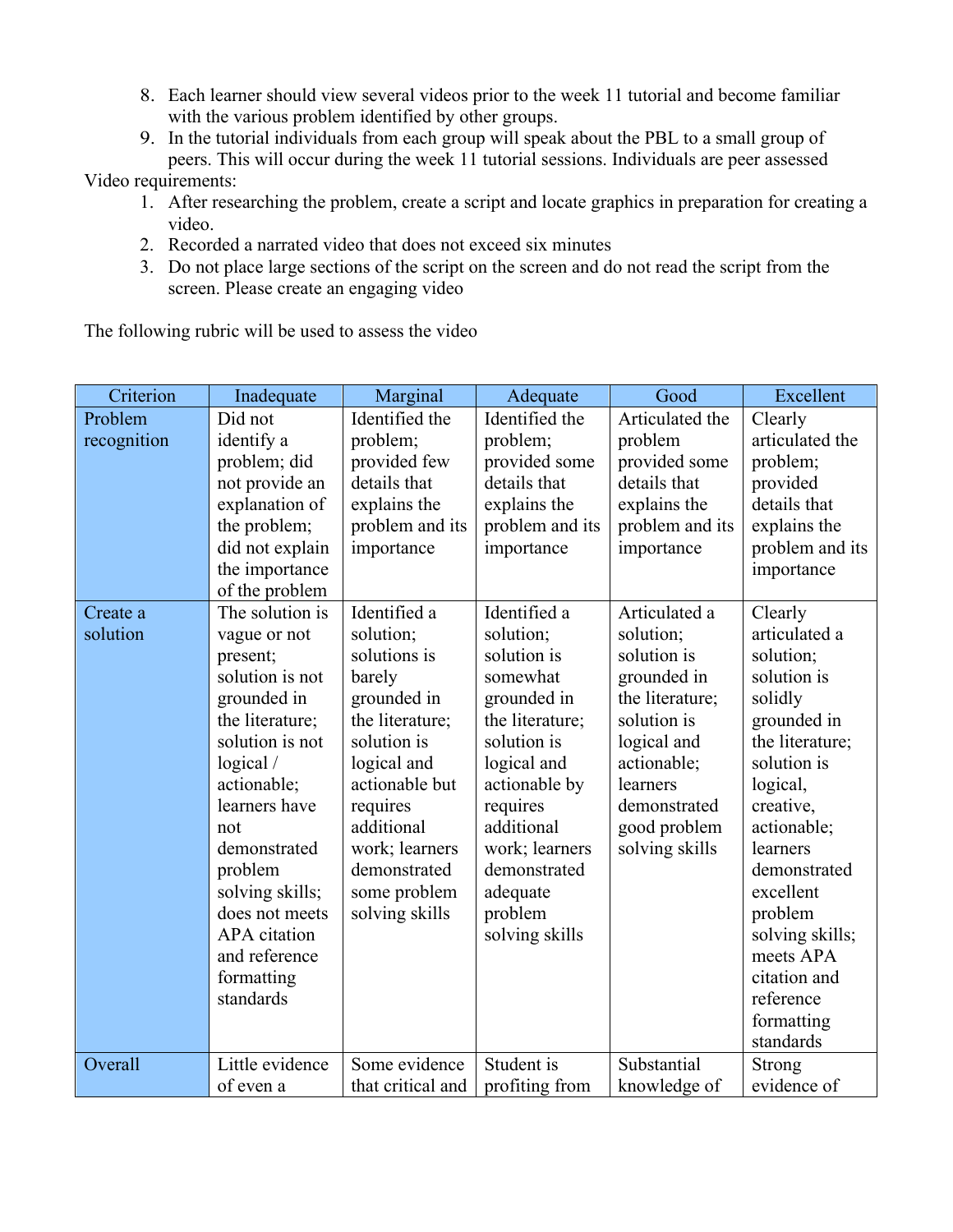| superficial<br>understanding<br>of the subject<br>matter;<br>weakness in<br>critical and<br>analytic skills;<br>limited or<br>irrelevant use<br>of the<br>literature;<br>failure to<br>complete<br>required work;<br>an inability to<br>communicate | analytical skills<br>have been<br>developed;<br>rudimentary<br>knowledge of<br>the subject<br>matter;<br>significant<br>weakness in<br>the ability to<br>communicate | their university<br>experience; an<br>acceptable<br>understanding<br>of the subject<br>matter; ability<br>to develop<br>solutions to<br>simple<br>problems in the<br>material; some<br>ability to<br>organize and<br>analyze ideas;<br>an ability to<br>communicate<br>adequately | the subject<br>matter; some<br>evidence of<br>organization<br>and analytic<br>ability; a<br>moderate<br>degree of<br>originality and<br>independence<br>of thought;<br>reasonable<br>understanding<br>of relevant<br>issues;<br>evidence of<br>familiarity with<br>the literature;<br>an ability to<br>communicate<br>clearly and<br>fluently | originality and<br>independence<br>of thought;<br>good<br>organization;<br>capacity to<br>analyze and<br>synthesize;<br>superior grasp<br>of subject<br>matter with<br>sound critical<br>evaluations;<br>evidence of<br>extensive<br>knowledge<br>base; an<br>outstanding<br>ability to<br>communicate |
|-----------------------------------------------------------------------------------------------------------------------------------------------------------------------------------------------------------------------------------------------------|----------------------------------------------------------------------------------------------------------------------------------------------------------------------|-----------------------------------------------------------------------------------------------------------------------------------------------------------------------------------------------------------------------------------------------------------------------------------|-----------------------------------------------------------------------------------------------------------------------------------------------------------------------------------------------------------------------------------------------------------------------------------------------------------------------------------------------|--------------------------------------------------------------------------------------------------------------------------------------------------------------------------------------------------------------------------------------------------------------------------------------------------------|
|-----------------------------------------------------------------------------------------------------------------------------------------------------------------------------------------------------------------------------------------------------|----------------------------------------------------------------------------------------------------------------------------------------------------------------------|-----------------------------------------------------------------------------------------------------------------------------------------------------------------------------------------------------------------------------------------------------------------------------------|-----------------------------------------------------------------------------------------------------------------------------------------------------------------------------------------------------------------------------------------------------------------------------------------------------------------------------------------------|--------------------------------------------------------------------------------------------------------------------------------------------------------------------------------------------------------------------------------------------------------------------------------------------------------|

Assignment5: PBL Group Member Contribution Rubric

Each member of your PLB group will be asked to complete the group assessment and submit it to the facilitator following the presentation.

Place the name of each group member, including your name, at the top of one of the columns (in the area shaded in blue). Highlight either "Does not meet expectations," "Approaches expectations," or "Meets expectations" for each group member. It is optional to provide additional comments below the rubric to add context to highlighted areas. Submit the rubric to your individual shared Google folder within four days of the tutorial presentation.

| Criterion           | Insert your name   | Insert group       | Insert group       | Insert group       |
|---------------------|--------------------|--------------------|--------------------|--------------------|
|                     | here               | members' name      | members' name      | members' name      |
|                     |                    | here               | here               | here               |
| Participated fully  | Does not meet      | Does not meet      | Does not meet      | Does not meet      |
| in group            | expectations;      | expectations;      | expectations;      | expectations;      |
| discussions and     | approaches         | approaches         | approaches         | approaches         |
| meetings            | expectations;      | expectations;      | expectations;      | expectations;      |
|                     | meets expectations | meets expectations | meets expectations | meets expectations |
| Contributed useful  | Does not meet      | Does not meet      | Does not meet      | Does not meet      |
| and creative ideas  | expectations;      | expectations;      | expectations;      | expectations;      |
| to the development  | approaches         | approaches         | approaches         | approaches         |
| of the presentation | expectations;      | expectations;      | expectations;      | expectations;      |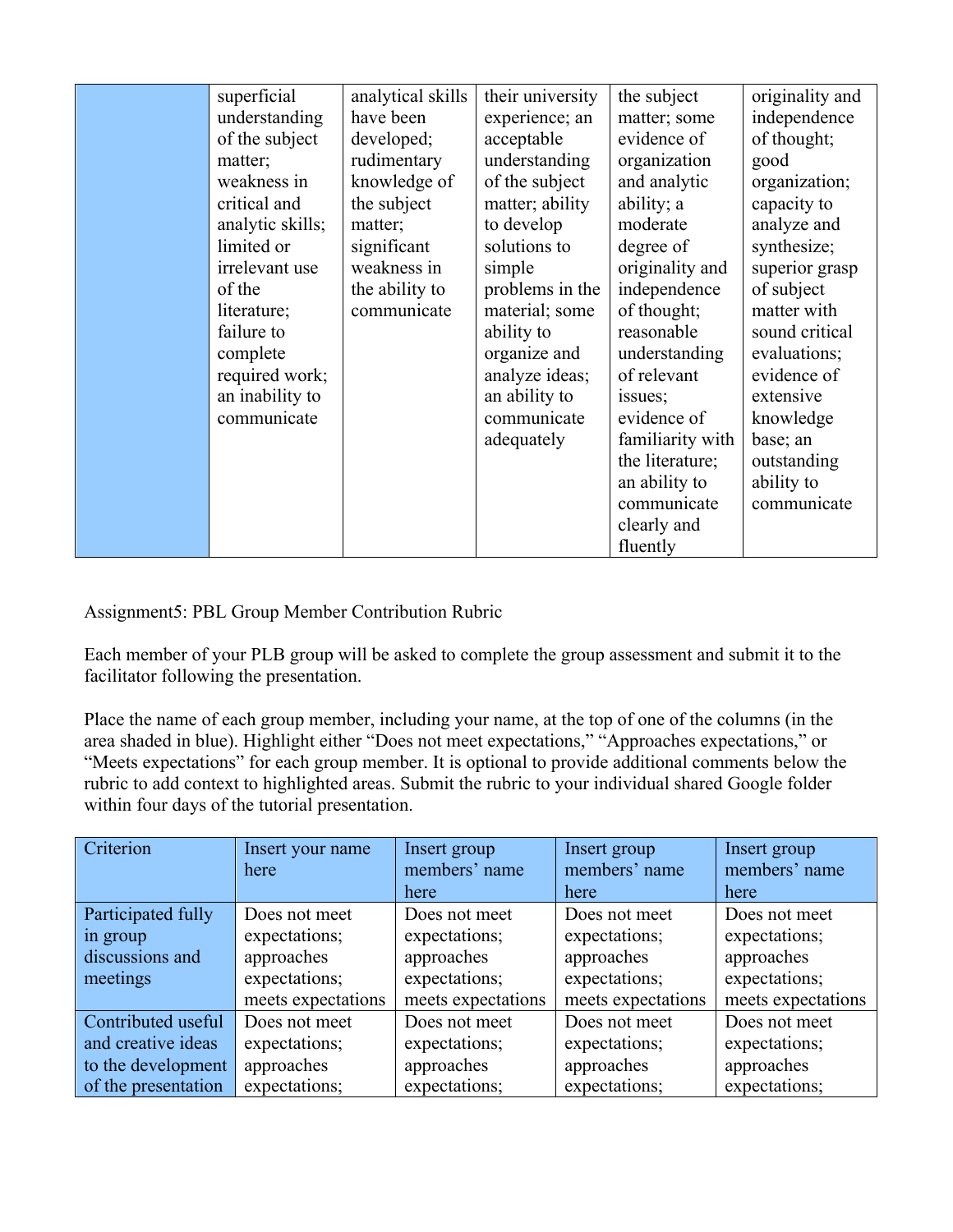|                     | meets expectations | meets expectations | meets expectations | meets expectations |
|---------------------|--------------------|--------------------|--------------------|--------------------|
| Critically          | Does not meet      | Does not meet      | Does not meet      | Does not meet      |
| evaluated           | expectations;      | expectations;      | expectations;      | expectations;      |
| information and     | approaches         | approaches         | approaches         | approaches         |
| evidence and        | expectations;      | expectations;      | expectations;      | expectations;      |
| presented various   | meets expectations | meets expectations | meets expectations | meets expectations |
| perspectives to the |                    |                    |                    |                    |
| group               |                    |                    |                    |                    |
| Quality of work     | Does not meet      | Does not meet      | Does not meet      | Does not meet      |
| done was to the     | expectations;      | expectations;      | expectations;      | expectations;      |
| desired standard    | approaches         | approaches         | approaches         | approaches         |
| and reflected the   | expectations;      | expectations;      | expectations;      | expectations;      |
| assignment          | meets expectations | meets expectations | meets expectations | meets expectations |
| assessment          |                    |                    |                    |                    |
| criterion           |                    |                    |                    |                    |

Optional additional comments about your group and/or group members:

#### **Assignment 6:** Self-assessment (25% – individual) Due: Prior to April 3 at 9 p.m.

Throughout the course, learners have received feedback and suggestions from peers and the facilitators. One of the foundations of education is self-reflection. This assignment is designed for the learners to reflect on their progress and evolution as an educators based on the feed received. Additionally, the infographic created prior the course provides a benchmark for learners to view their newly acquired knowledge.

Learners must begin the assignment by clearly stating the final grade they believe they have earned for the course. Clearly justify the proposed grade based on the feedback, suggested improvements, and evolution since creating the infographic. Ground the evolutions in the feedback and assessment literature. Finally review the course outline and list of topics covered and address the topics, as they relate to your professional evolution as an educator. Use the OTU grade scale (see page 11 of the outline or assignment handout) to assist with determining your proposed grade for the course. The following rubric will be used to assess the self-reflection.

| Criterion       | Inadequate       | Marginal      | Adequate        | Good            | Excellent       |
|-----------------|------------------|---------------|-----------------|-----------------|-----------------|
| States and      | Grade not        | Stated grade; | Stated grade;   | Stated grade;   | Stated grade;   |
| justifies grade | stated;          | justification | justification   | articulated     | clearly         |
|                 | justification is | but provided  | provides some   | justification;  | articulates the |
|                 | vague, not       | few details;  | details; more   | good details;   | justification;  |
|                 | present, or off  | more details  | details are     | justification   | detailed        |
|                 | topic; more      | are required  | required;       | aligns with the | justification;  |
|                 | details are      |               | somewhat        | proposed grade  | justification   |
|                 | required;        |               | aligns with the |                 | aligns with the |
|                 | justification    |               | proposed grade  |                 | proposed grade  |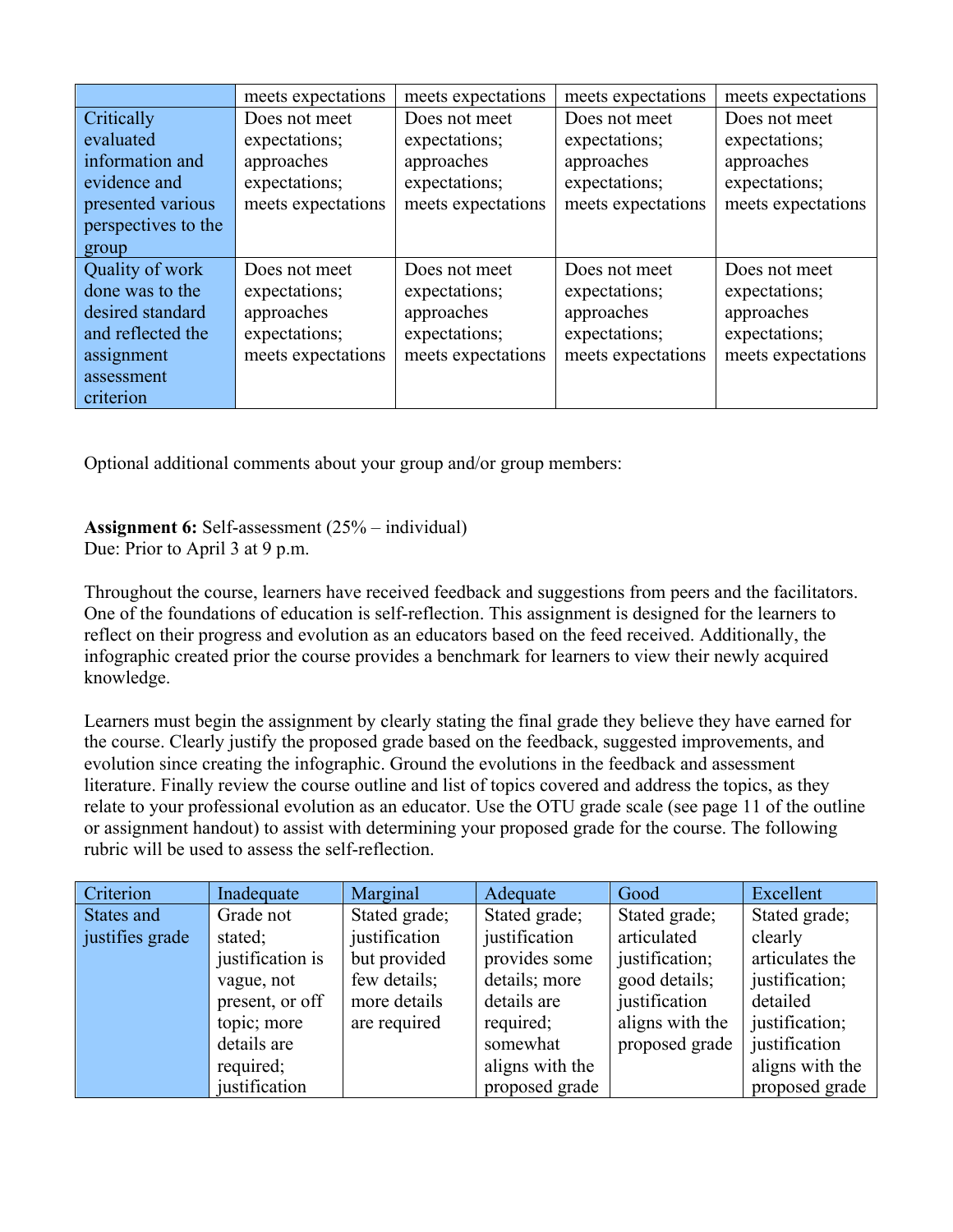|                                                                                       | does align with<br>the proposed<br>grade                                                                                                                          |                                                                                                                                                                |                                                                                                                                                              |                                                                                                                                                          |                                                                                                                                                                                                      |
|---------------------------------------------------------------------------------------|-------------------------------------------------------------------------------------------------------------------------------------------------------------------|----------------------------------------------------------------------------------------------------------------------------------------------------------------|--------------------------------------------------------------------------------------------------------------------------------------------------------------|----------------------------------------------------------------------------------------------------------------------------------------------------------|------------------------------------------------------------------------------------------------------------------------------------------------------------------------------------------------------|
| References<br>peer and<br>facilitator<br>feedback                                     | The<br>justification is<br>not grounded<br>in the feedback                                                                                                        | Justification is<br>barely<br>grounded in<br>the feedback                                                                                                      | Justification is<br>somewhat<br>grounded in<br>the feedback                                                                                                  | Justification is<br>grounded in<br>the feedback                                                                                                          | Justification is<br>strongly<br>grounded in<br>the feedback                                                                                                                                          |
| <b>Evolution</b> of<br>assessment<br>understanding                                    | Did not<br>identify<br>evolutions; did<br>not provide an<br>explanation of<br>evolution                                                                           | Identified<br>limited<br>evolutions;<br>provided few<br>details of the<br>evolutions;<br>limits links to<br>feedback /<br>literature                           | Identified few<br>evolutions;<br>provided some<br>details of the<br>evolutions; few<br>links to the<br>feedback /<br>literature                              | Articulated<br>evolutions;<br>provided good<br>details that<br>explains the<br>evolutions;<br>good links to<br>the feedback /<br>literature              | Clearly<br>articulated<br>evolutions;<br>provided<br>excellent<br>details to<br>explain the<br>evolutions and<br>the importance<br>of evolutions;<br>strong links to<br>the feedback /<br>literature |
| <b>Evolution of</b><br>professional<br>practice as<br>related to the<br>course topics | <b>Barely</b> linked<br>the reflection<br>to the course<br>topics; few $/$ no<br>course topics<br>explored; does<br>not discuss<br>educator<br>evolution          | Limited links<br>to the<br>reflection and<br>course topics;<br>some course<br>topics<br>explored;<br>limited<br>discussion of<br>educator<br>evolution         | Somewhat<br>links to the<br>reflection and<br>course topics;<br>many course<br>topics<br>explored; some<br>discussion of<br>educator<br>evolution            | Good links to<br>the reflection<br>and course<br>topics; most<br>course topics<br>explored; good<br>detailed<br>discussion of<br>educator<br>evolution   | Strong links to<br>the reflection<br>and course<br>topics; all<br>course topics<br>explored; very<br>detailed<br>discussion of<br>educator<br>evolution                                              |
| <b>APA</b>                                                                            | Poor or little<br>use of APA<br>formatting in<br>citations and<br>references                                                                                      |                                                                                                                                                                |                                                                                                                                                              |                                                                                                                                                          | Excellent use<br>or few APA<br>formatting<br>mistakes with<br>citations and<br>references                                                                                                            |
| Overall                                                                               | Little evidence<br>of even a<br>superficial<br>understanding<br>of assessment;<br>weakness in<br>critical and<br>analytic skills;<br>limited or<br>irrelevant use | Some evidence<br>that critical and<br>analytical skills<br>have been<br>developed;<br>rudimentary<br>knowledge of<br>assessment;<br>significant<br>weakness in | Student is<br>profiting from<br>their university<br>experience; an<br>acceptable<br>understanding<br>of assessment;<br>ability to<br>develop<br>solutions to | Substantial<br>knowledge of<br>assessment;<br>some evidence<br>of organization<br>and analytic<br>ability; a<br>moderate<br>degree of<br>originality and | Strong<br>evidence of<br>originality and<br>independence<br>of thought;<br>good<br>organization;<br>capacity to<br>analyze and<br>synthesize;                                                        |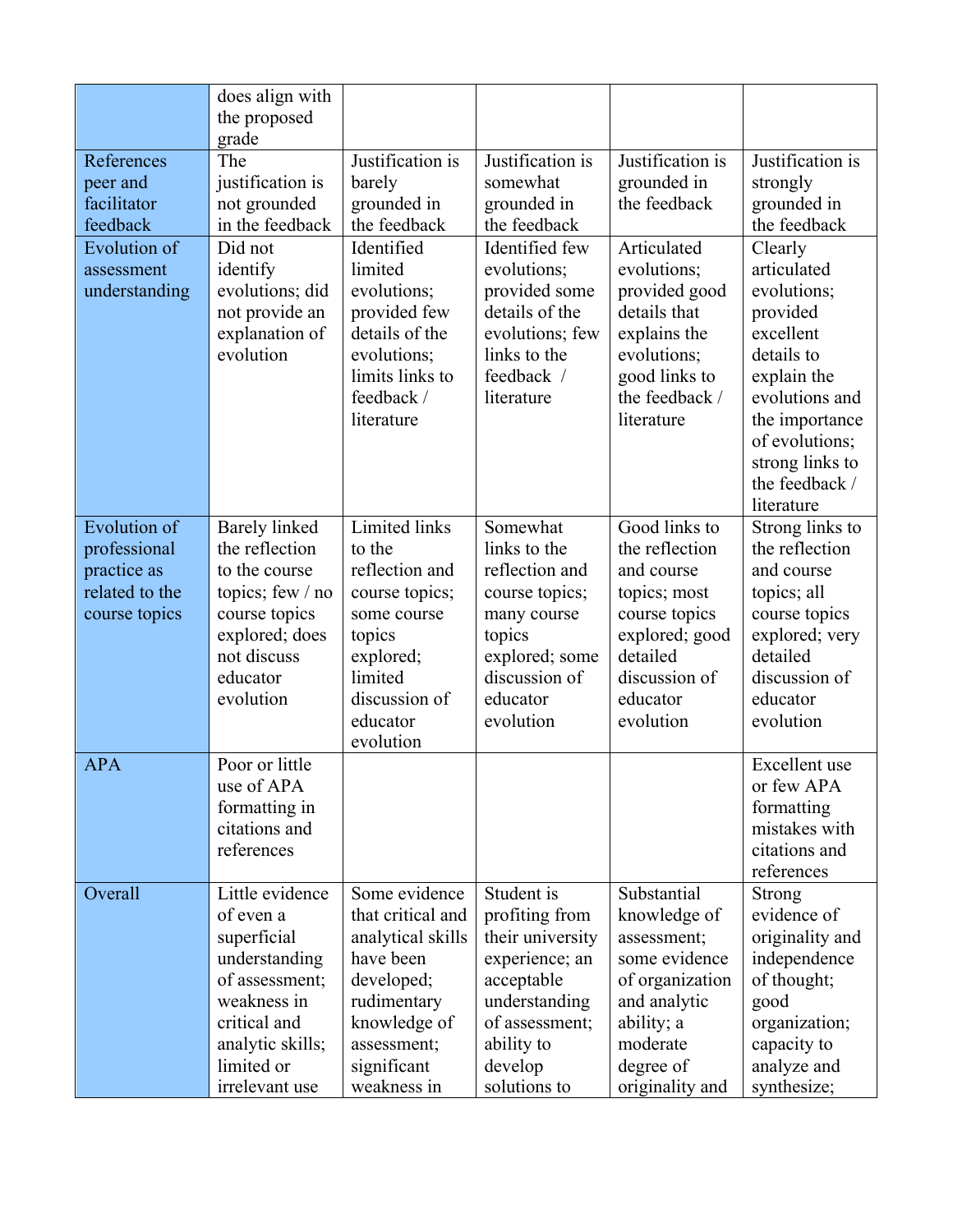| of the         | the ability to | simple          | independence     | superior grasp |
|----------------|----------------|-----------------|------------------|----------------|
| literature;    | communicate    | problems in the | of thought;      | of assessment  |
| failure to     |                | material; some  | reasonable       | with sound     |
| complete the   |                | ability to      | understanding    | critical       |
| required work; |                | organize and    | of relevant      | evaluations;   |
| and ability to |                | analyze ideas;  | issues;          | evidence of    |
| communicate    |                | an ability to   | evidence of      | extensive      |
|                |                | communicate     | familiarity with | knowledge      |
|                |                | adequately      | the literature;  | base; an       |
|                |                |                 | and ability to   | outstanding    |
|                |                |                 | communicate      | ability to     |
|                |                |                 | clearly and      | communicate    |
|                |                |                 | fluently         |                |

# **Late Assignment Policy**

Assignment criteria are specified in the detailed assignment descriptions. Read them carefully to be sure that you have fulfilled all aspects of the requirements. Assignments are DUE ON THE DAY indicated. Late assignments will be handled as follows:

# Non-negotiated Late Assignment

An assignment that has been posted late without prior agreement between the learner and the facilitator to extend the time for the assignment to be handed in will be considered a nonnegotiated late assignment and will be assigned a grade of zero.

## Negotiated Late Assignment

An assignment that has been handed in late in accordance with a mutually agreed deadline and penalty (if applicable) will be considered a negotiated late assignment and will be marked in accordance with the mutually agreed terms.

#### Extenuating Circumstances

The facilitator will consider individually, rare extenuating circumstances, which may cause an assignment to be late. Examples of extenuating circumstances include hospitalization, death of a loved one, traffic accidents, etc. The learner must provide documentation to validate the extenuating circumstance. It will be at the professor's discretion to work out the extension in this situation.

# **Library Services**

Students are encouraged to become familiar with the various library services available to support them in their studies: e.g. research guides, distance education services and citation guides . Students are expected to know how to find scholarly articles using library databases and to seek the assistance of a librarian as needed.

#### **10. Students with Disabilities**

Accommodating students with disabilities at Ontario Tech is a responsibility shared among various partners: the students themselves, SAS staff and faculty members. To ensure that disability-related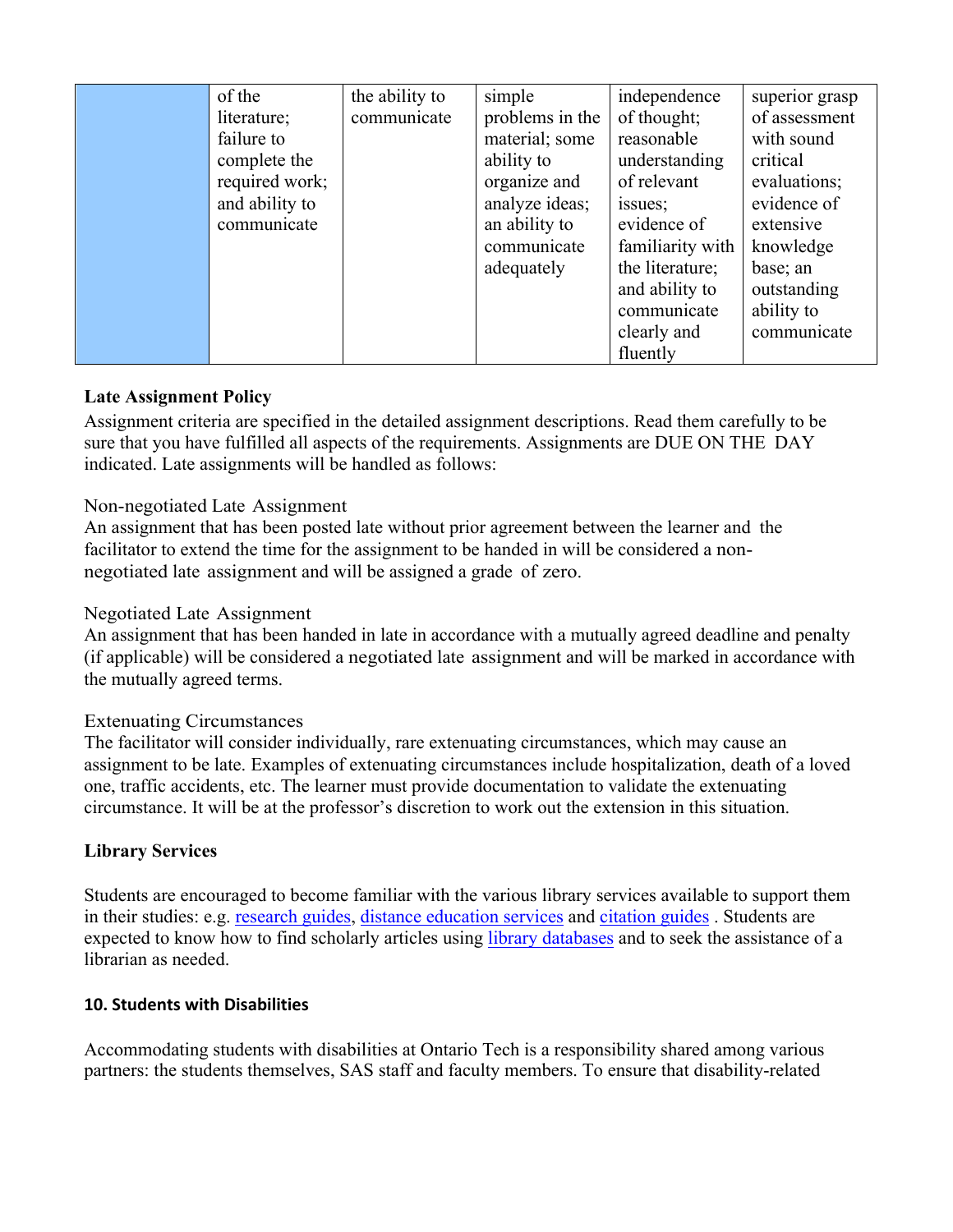concerns are properly addressed during this course, students with documented disabilities and who may require assistance to participate in this class are encouraged to speak with me as soon as possible. Students who suspect they have a disability that may affect their participation in this course are advised to go to Student Accessibility Services (SAS) as soon as possible. Maintaining communication and working collaboratively with SAS and faculty members will ensure you have the greatest chance of academic success.

Students may contact Student Accessibility Services by calling 905-721-3266, or email studentaccessibility@uoit.ca.

If you need extra help, you can also contact the Student Learning Centre.

# **11. Basic Needs**

Any student who faces challenges securing their food or housing and believes this may affect their performance in the course is urged to contact studentlife@uoit.ca for support. Furthermore, please notify your professor if you are comfortable in doing so. This will enable them to provide any resources and help that they can.

# **12. Sexual Violence Support and Education**

Ontario Tech University is committed to the prevention of sexual violence in all is forms. For *any*  Ontario Tech student who has experienced sexual violence, Ontario Tech can help. Ontario Tech will make accommodations to cater to the diverse backgrounds, cultures, and identities of students when dealing with individual cases.

If you think you have been subjected to or witnessed sexual violence:

• Reach out to a Support Worker, a specially trained individual authorized to receive confidential disclosures about incidents of sexual violence. Support Workers can offer help and resolution options which can include safety plans, accommodations, mental health support, and more. To make an appointment with a Support Worker, call 905.721.3392 or email supportworker@uoit.ca

Learn more about your options at: studentlife.uoit.ca/sexualviolence

# **13. Academic Integrity**

Students and faculty at Ontario Tech share an important responsibility to maintain the integrity of the teaching and learning relationship. This relationship is characterized by honesty, fairness, and mutual respect for the aim and principles of the pursuit of education. Academic misconduct impedes the activities of the university community and is punishable by appropriate disciplinary action.

Students are expected to be familiar with and abide by Ontario Tech's regulations on Academic Conduct which sets out the kinds of actions that constitute academic misconduct, including plagiarism, copying or allowing one's own work to copied, use of unauthorized aids in examinations and tests, submitting work prepared in collaboration with another student when such collaboration has not been authorized, among other academic offences. The regulations also describe the procedures for dealing with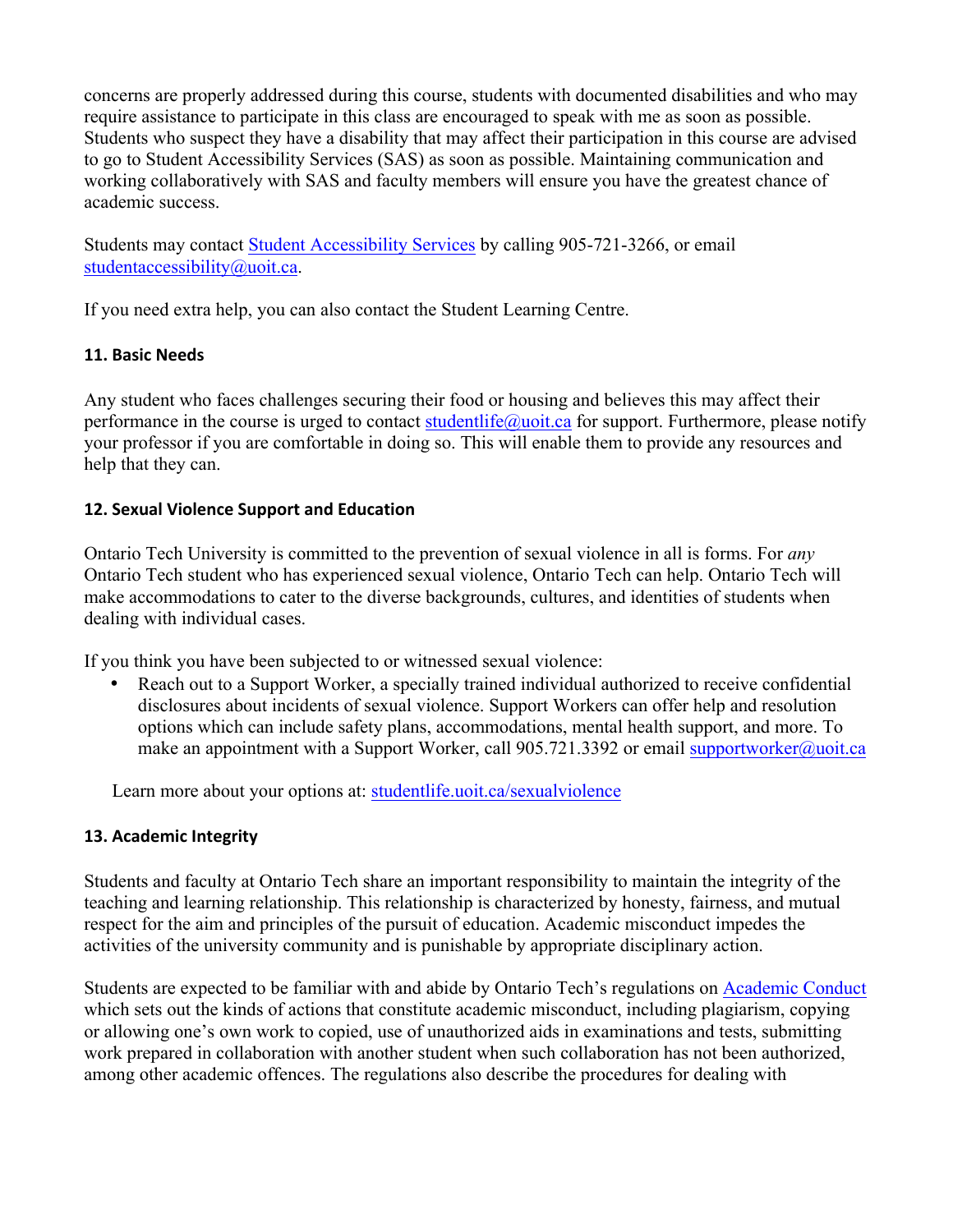allegations, and the sanctions for any finding of academic misconduct, which can range from a resubmission of work to a failing grade to permanent expulsion from the university. **A lack of familiarity with Ontario Tech University's regulations on academic conduct does not constitute a defense against its application.** 

Further information about academic misconduct can be found in the Academic Integrity Website. Extra support services are available to all Ontario Tech students in academic development, study skills, counseling, and peer mentorship. More information on student support services can be found at the Student Learning Centre.

# **14. Turnitin**

Ontario Tech and faculty members reserve the right to use electronic means to detect and help prevent plagiarism. Students agree that by taking this course all assignments are subject to submission for textual similarity review by Turnitin.com. Assignments submitted to Turnitin.com will be included as source documents in Turnitin.com's restricted access database solely for the purpose of detecting plagiarism in such documents for five academic years. The instructor may require students to submit their assignments electronically to Turnitin.com or the instructor may submit questionable text on behalf of a student. The terms that apply to Ontario Tech's use of the Turnitin.com service are described on the Turnitin.com website.

Students who do not wish to have their work submitted to Turnitin.com must provide a signed Turnitin.com Assignment Cover Sheet with their assignment at the time of submission to the instructor.

### **15. Freedom of Information and Protection of Information Act**

The following is an important notice regarding the process for submitting course assignments, quizzes and other evaluative material in your courses in the Faculty of Education.

As you may know, Ontario Tech University is governed by the *Freedom of Information and Protection of Information Act* ("FIPPA"). In addition to providing a mechanism for requesting records held by the university, this legislation also requires **that Ontario Tech not disclose the personal information of its students without their consent**.

FIPPA's definition of "personal information" includes, among other things, documents that contain both your name and your Banner ID. For example, this could include graded test papers or assignments. To ensure that your rights to privacy are protected, the Faculty of Education encourages you to use only your Banner ID on assignments or test papers being submitted for grading. This policy is intended to prevent the inadvertent disclosure of your information where graded papers are returned to groups of students at the same time. If you still wish to write both your name and your Banner ID on your tests and assignments, please be advised that Ontario Tech will interpret this as an implied consent to the disclosure of your personal information in the normal course of returning graded materials to students.